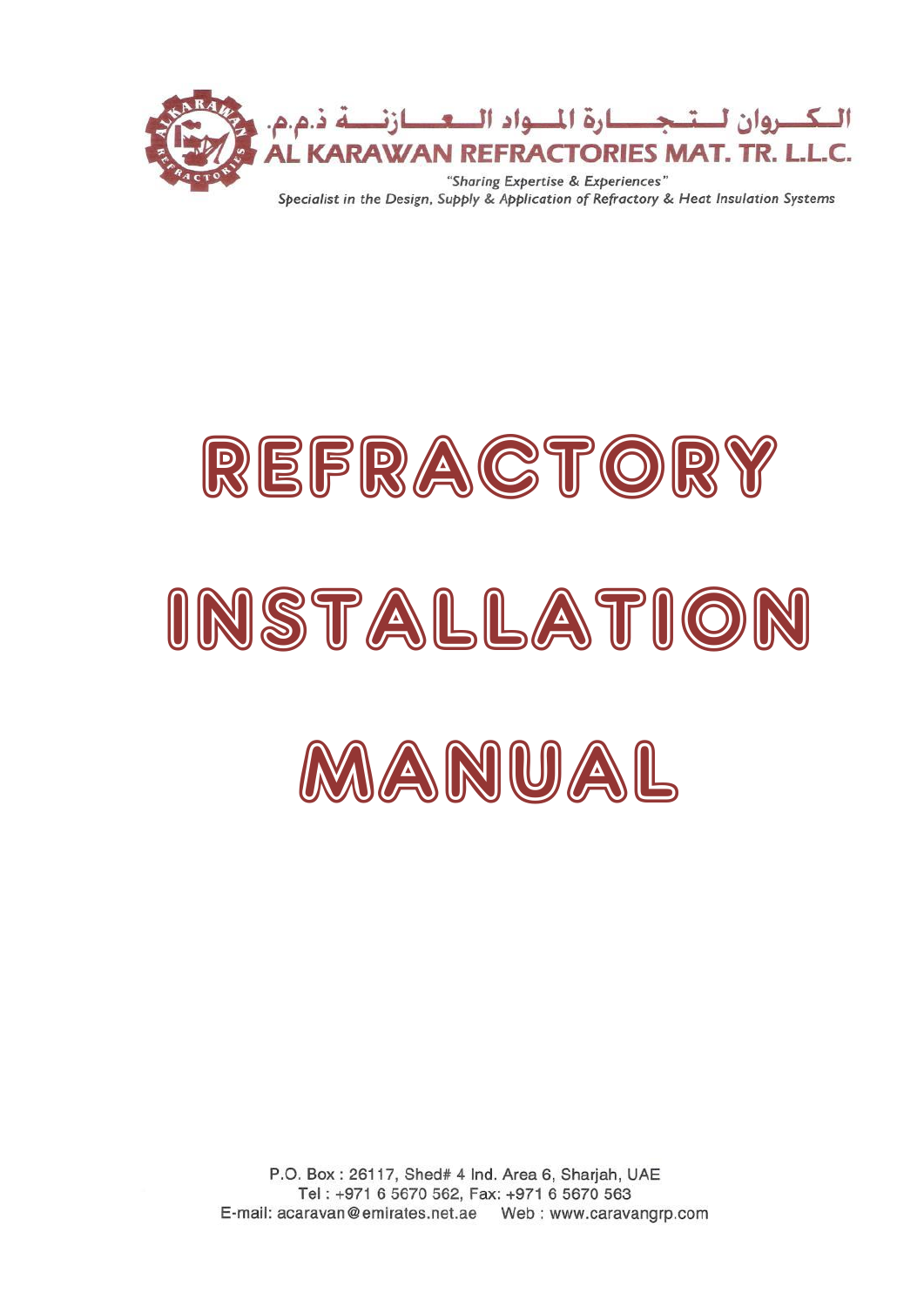

| <b>INSTALLATION MANUAL</b> |                     |                                                  |  |  |
|----------------------------|---------------------|--------------------------------------------------|--|--|
| N                          | <b>Document</b>     | <b>Description</b>                               |  |  |
| 1                          | 0001 RF ENG DOC 001 | <b>General Refractory Installation Procedure</b> |  |  |
| $\overline{2}$             | 0001 RF ENG DOC 002 | <b>Formats for Reporting</b>                     |  |  |
| 3                          | 0001 RF ENG DOC 003 | <b>Quality Assurance Plan</b>                    |  |  |
| 4                          | 0001 RF ENG DOC 004 | Refractory Dry Out                               |  |  |

| Rev              |                    | <b>GENERAL REFRACTORY INSTALLATION PROCEDURE</b> |          |      |
|------------------|--------------------|--------------------------------------------------|----------|------|
| $\mathbf 0$      | <b>FIRST ISSUE</b> |                                                  |          |      |
|                  |                    |                                                  |          |      |
|                  |                    |                                                  |          |      |
|                  |                    |                                                  |          |      |
|                  |                    |                                                  |          |      |
|                  |                    |                                                  |          |      |
| $\boldsymbol{0}$ |                    |                                                  |          |      |
| Rev              | Prepared           | Checked                                          | Approved | Date |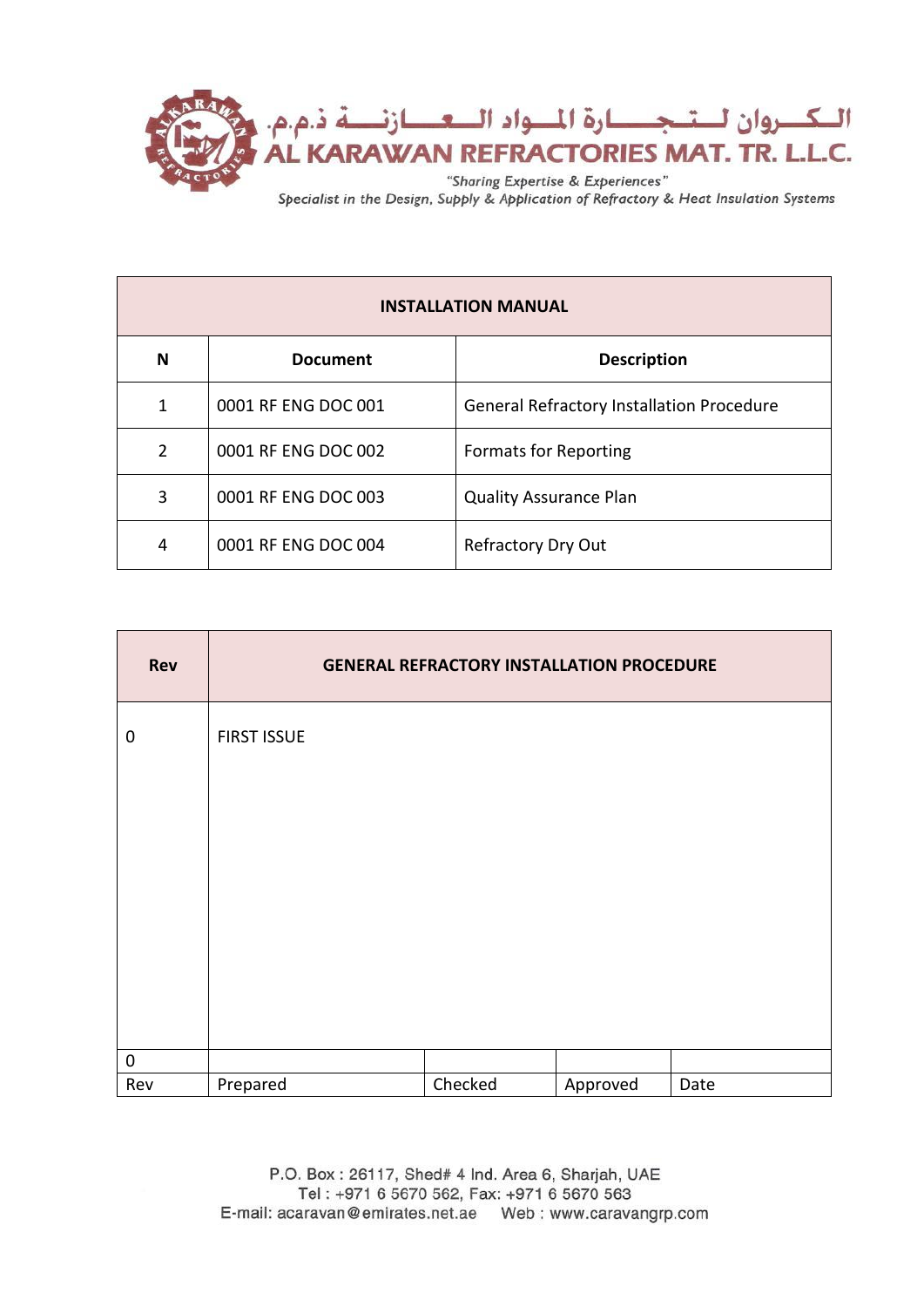

| <b>Content</b> |                                             |    |  |  |
|----------------|---------------------------------------------|----|--|--|
|                | 1. Scope                                    | 4  |  |  |
|                | 2. Storage of Refractory Material           |    |  |  |
|                | 2.1.1 Storage Of Ceramic Items              | 4  |  |  |
|                | 3. Preparation for working                  |    |  |  |
|                | <b>3.1 Documentation</b>                    | 5  |  |  |
|                | 4. Equipment and Tools Tackles              | 6  |  |  |
|                | 5. Marking and Anchor Welding               | 6  |  |  |
|                | 6. Preparation for Installation             |    |  |  |
|                | 6.1 Surface preparation                     | 7  |  |  |
|                | 6.2 Shuttering preparation                  | 7  |  |  |
|                | 6.3 Fixing of water percentage for Castable | 8  |  |  |
|                | 6.4 Fixing of Mixing Time for Castable      | 9  |  |  |
|                | 7. Back up layer Fixing and Inspection      |    |  |  |
|                | 7.1 Calcium Silicate Board                  | 10 |  |  |
|                | 8. Shuttering Fixing Details                |    |  |  |
|                | 8.1 For Dense and Insulation Castable       | 10 |  |  |
|                |                                             |    |  |  |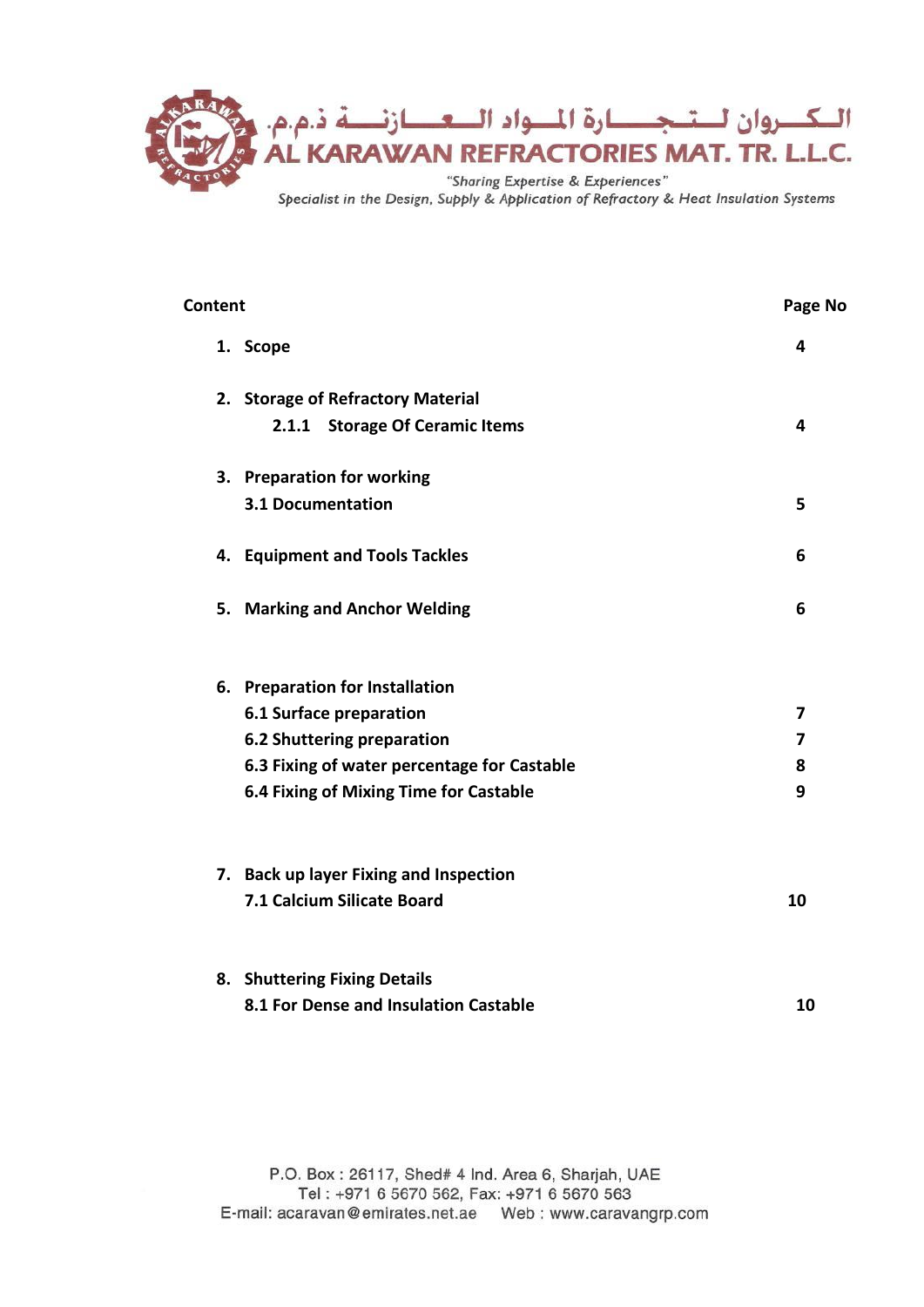

|                     |      | 9. Installation of bricks               |    |
|---------------------|------|-----------------------------------------|----|
|                     |      | 9.1 Mortar preparation                  | 11 |
|                     |      | 9.2 Brick lining method                 | 11 |
|                     |      | 9.3 Inspection                          | 12 |
|                     |      | 10. Installation of Insulating Castable |    |
|                     | 10.1 | <b>Mixing of Castables</b>              | 12 |
|                     |      | 10.2 Casting                            | 12 |
|                     |      | 10.3 Interruption in Application        | 13 |
|                     |      | 10.4 Removal of Shuttering              | 13 |
|                     |      | 10.5 Inspection                         | 13 |
| 10.6 Natural Curing |      |                                         | 14 |
|                     |      | 10.7 Inspection Report                  | 14 |
|                     |      | 11. Installation of Dense Castable      |    |
|                     |      | 11.1 Mixing of castbale                 | 14 |
|                     |      | 11.2 Casting                            | 14 |
|                     |      | 11.3 Interruption in Application        | 16 |
|                     |      | 11.4 Removal of Shuttering              | 16 |
|                     |      | 11.5 Inspection                         | 16 |
|                     |      | 11.6 Natural Curing                     | 16 |
|                     |      | 11.7 Inspection Report                  |    |
|                     |      | 12. Acceptance Criteria                 | 17 |
|                     |      | <b>13. Precautions</b>                  | 18 |
|                     |      | 14. Record Keeping                      | 18 |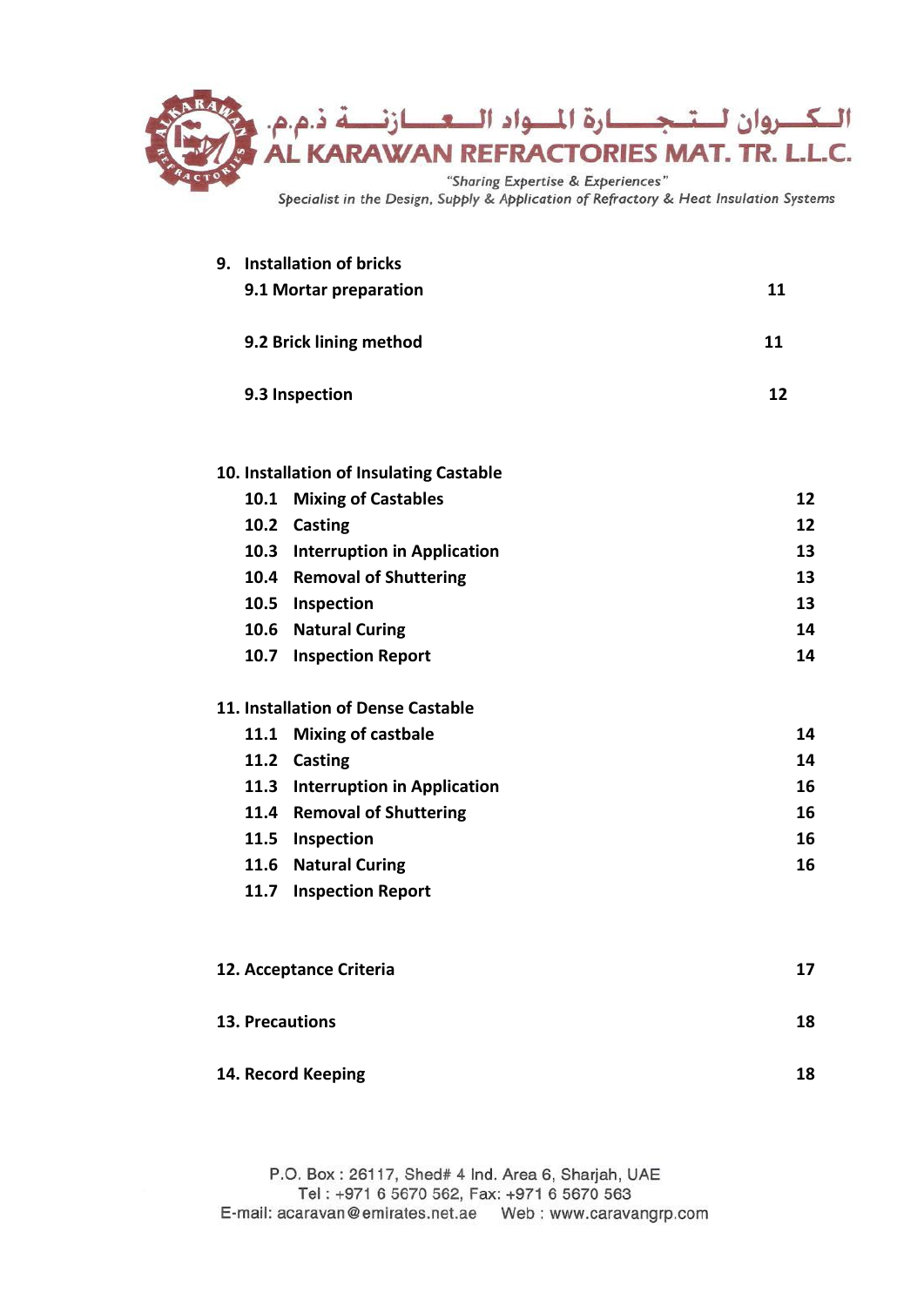

# **1. SCOPE**

This document covers the installation sequence and modality for application of Insulating Castables, Dense Castable, Calcium silicate boards and Dense Bricks for various equipment. The document also describes the storage requirements of the materials and Quality Control requirements during installation

# **2. STORAGE OF VARIOUS REFRACTORY MATERIALS**

## **2.1 Storage of Castable Materials**

Refractory materials like Insulating castable, Dense Castable, and Mortars are sensitive to humidity. To protect these materials during storage, primary precautions against easy ingress of water or moisture from air are required. Especially castables and mortars are hydraulic setting refractory materials. Hence the castable bags, bricks, ceramic anchors and mortars shall be stored or stacked on wooden platform or pellets avoiding contact with floor in a clean, dry and covered shed or tarpaulin cover. Castable bags in torn or punctured condition shall be discarded. During installation the castable bags required for 1 to 2 days job should be shifted to site and stacked over wooden platforms and covered with plastic sheets or tarpaulins. The maximum stack height will be of 3 meter at site. In case of lump formation in any castable bag, the same should be broken down when lightly rubbed between the fingers. If not the whole bag shall be rejected. The following precautions should be taken during storage of castables and mortars:

- Material should be kept dry during storage.
- If the floor is not dry, it should be raised using timber boards standing on bricks.
- Bags of castables and gunning materials should be stacked away from the walls.
- In case it is absolutely necessary to store bags in open for short durations during construction operations the bags should be protected from water or moisture.
- Castables and gunning materials should be used in the same order in which they are delivered, so that their consumption can be on first-in first-out (FIFO) basis.
- In case they are stored for longer periods than recommended, it is preferable to get them tested before being put to use.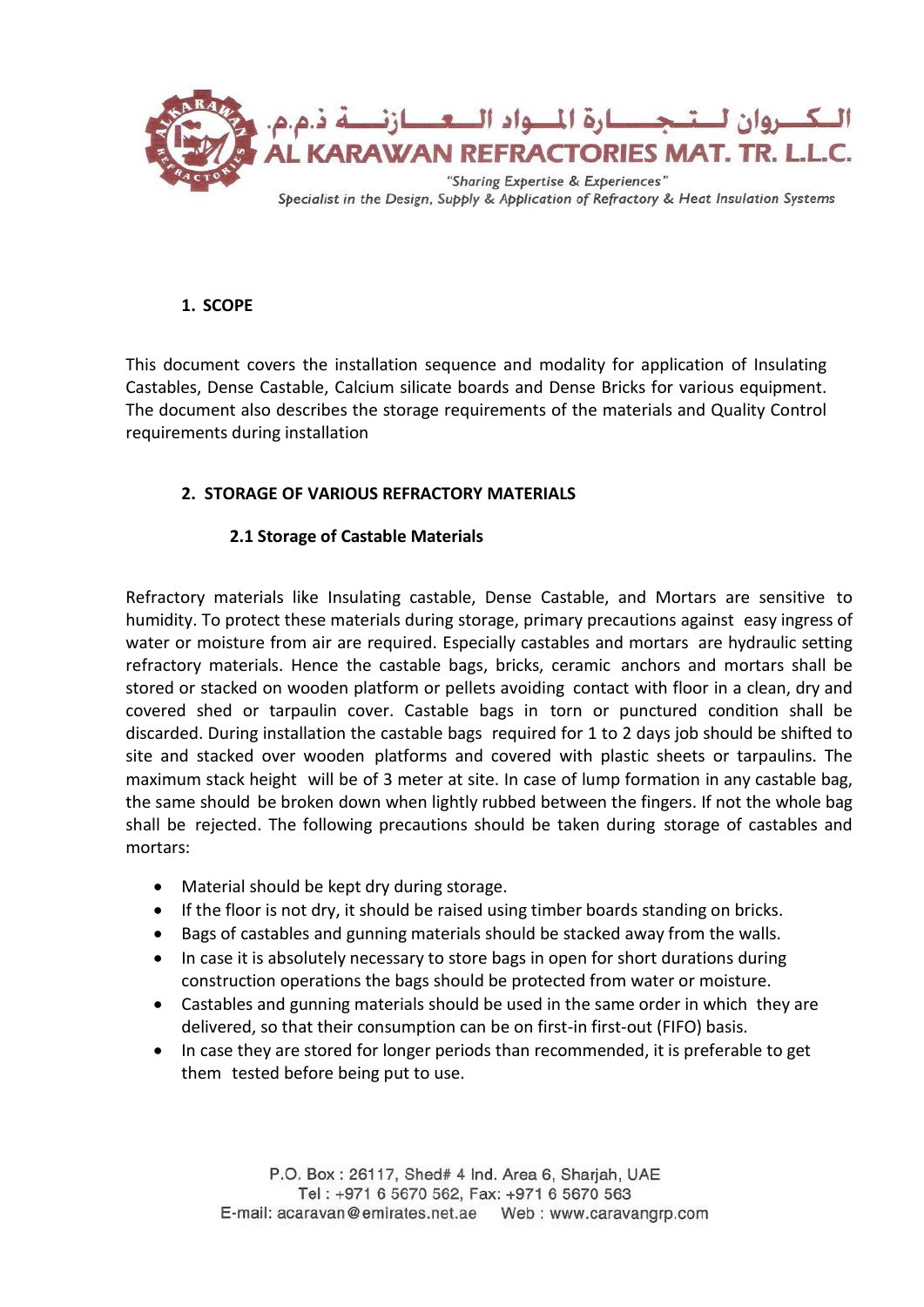

- 1. Stack away from the walls on wooden pallets.
- 2. First In First Out (FIFO) is must.
- 3. Must be used within shelf-life period.
- 4. Can be stored for longer life.

# **2.2. Storage of Ceramic Items**

Ceramic Items has to be covered with polythene sheet to avoid absorption of moisture. The Box should be opened as on when required for site Installation works. All items issued for installation work must be fully consumed before using fresh material.

# **3. PREPARATION FOR WORKING**

# **3.1 Documentation**

Refractory Engineering Drawings with BOM.

Installation Procedure.

Standard formats for Refractory Installation.

Materials stock at site.

Space and storage condition for equipment & materials.

Working Records.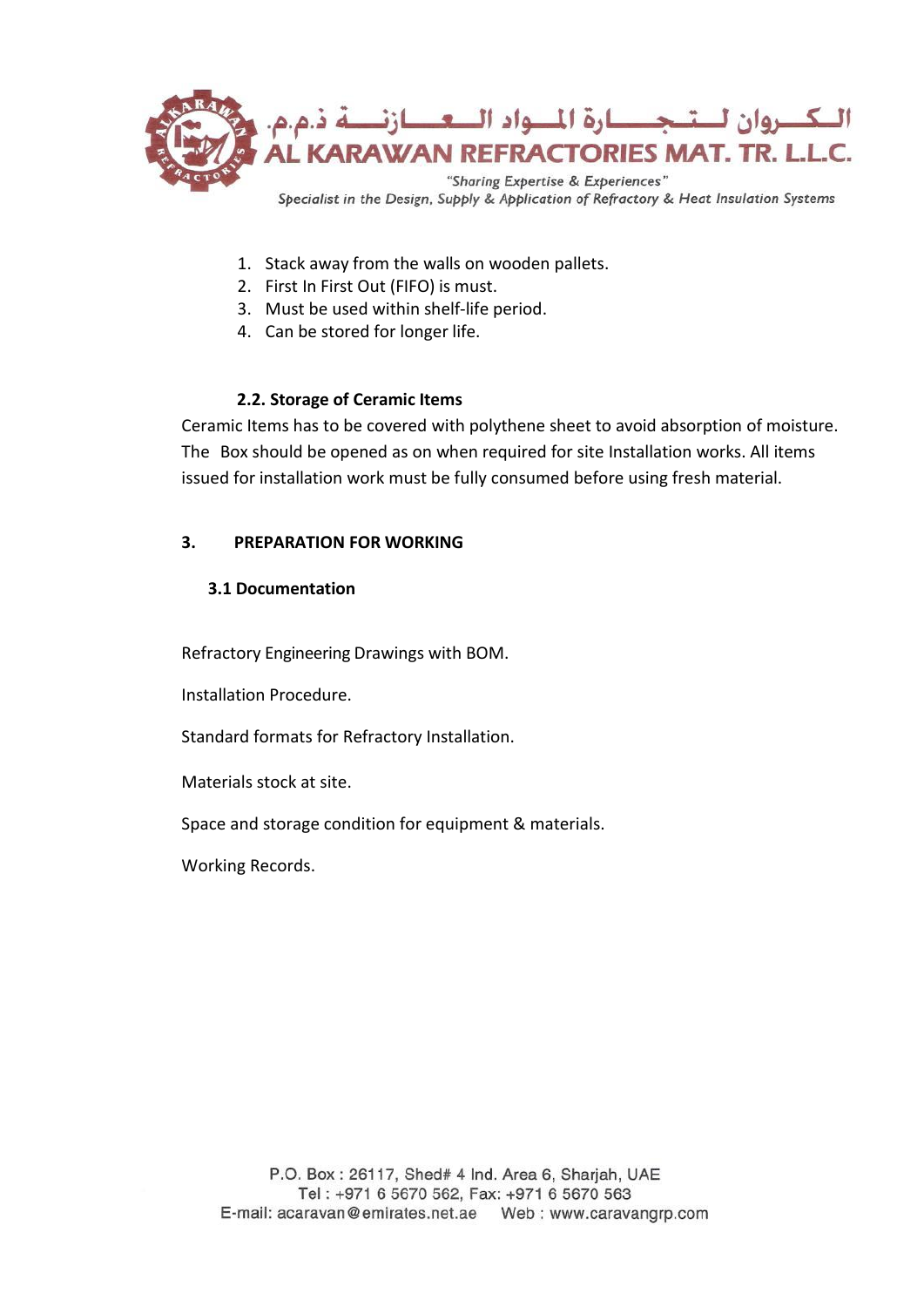

## **4. EQUIPMENT AND TOOLS & TACKLES**

- 1. Electrical Pan Mixer
- 2. Brick Cutting Machine with Diamond Cutters (With required nos. of Diamond cutter blades)
- 3. Carpentry Tools
- 4. Masonry Tools
- 5. Shuttering Materials
- 6. Thermometer
- 7. Gammelas or bucket
- 8. Hand lamps (24volt) with Transformer
- 9. First aid box with necessary medicines
- 10. Water storage drums
- 11. Pulley and Rope
- 12. Lubricant
- 13. Welding Machine with accessories
- 14. All Safety tools and tackles

## **5. MARKING AND ANCHOR WELDING**

- 5.1 Marking shall be done in the shell with thread and chalk (for exact location and spacing of anchoring / holding items) as per the pitch / dimension indicated in the respective drawings of the equipment.
- 5.2 Welding of anchoring items shall be done by qualified welder only.
- 5.3 Clean the position on the shell with wire brush where the anchoring items is to be welded.
- 5.4 Anchoring items shall be welded on that specified position.
- 5.5 Welding of these anchors is to be done with the approved brand of electrodes.
- 5.6 Anchors shall be kept in right angle during the welding.
- 5.7 After welding, anchors shall be hammer tested to ensure they are properly welded to the shell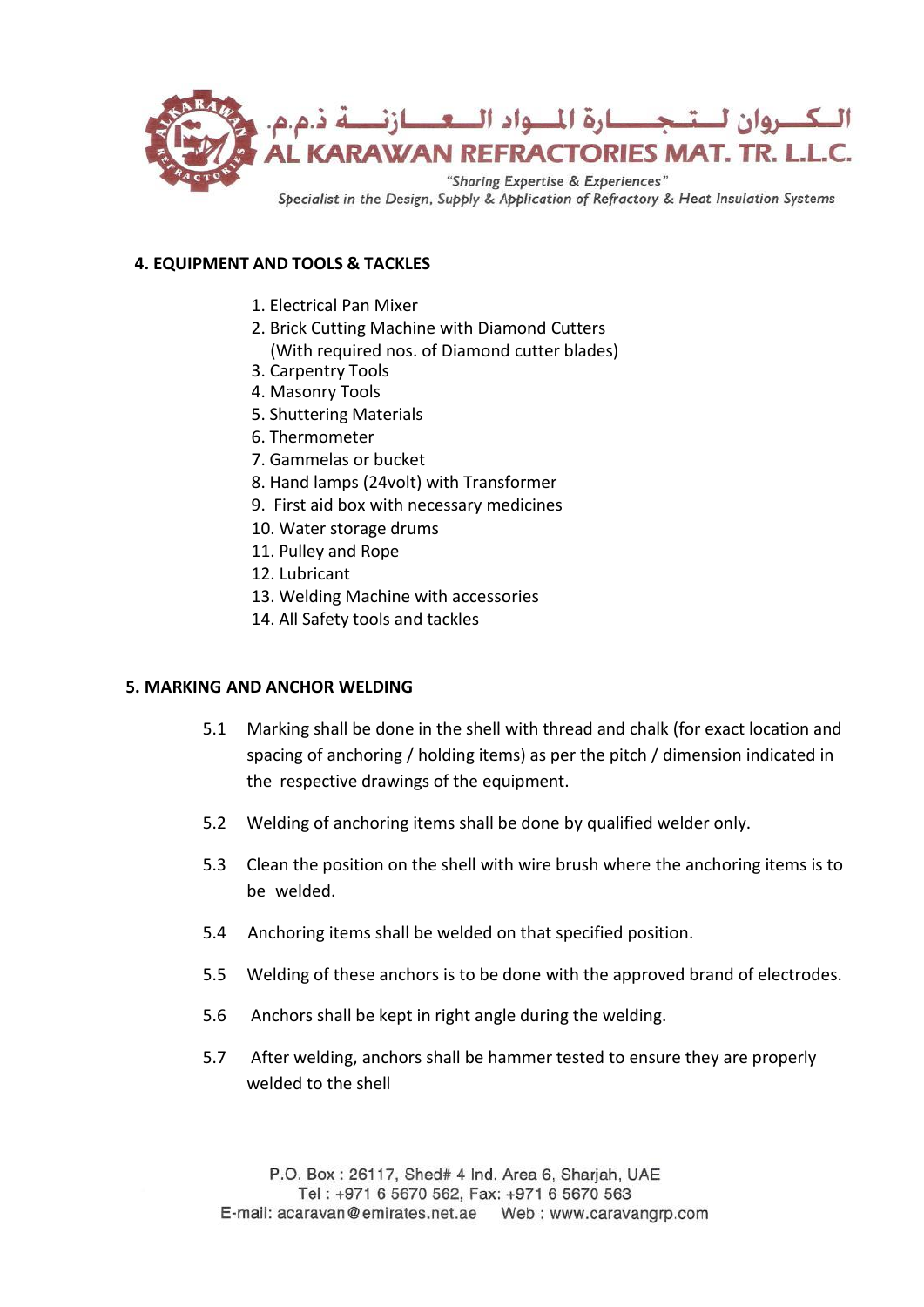

## **6. PREPARATION FOR INSTALLATION**

## **6.1 Surface Preparation**

- 6.1.1. Clean the shell, before application of refractory. The surface must be free from grease, oil, dust and any other foreign material.
- 6.1.2. Wrap the tip of anchor with insulation tape or provide plastic cap or shall be coated with bituminous paint prior to lining with castables.

## **6.2. Shuttering Preparation**

- 6.2.1 Make a plan for casting as per site condition (shuttering details, panel length, from which area casting has to be started and etc.)
- 6.2.2 Prepare shuttering as per casting plan.
- 6.2.3. Decide the panel size as per site condition.
- 6.2.4. Plan staggered panels as far as possible to ensure staggered joints with respect to hot face and backup layer.
- 6.2.5. Shuttering materials can be either wooden or metal. But ensure shuttering has to be strong enough to bear the load of material, vibration, ramming and etc., if required give further supports. Ensure shuttering material is having holes for making vent holes at an interval of 300-400mm.
- 6.2.6. Ensure orientation of shuttering forecasting suitability.
- 6.2.7. Apply Grease/ oil at shuttering surface for easy removal and prevention of water absorption.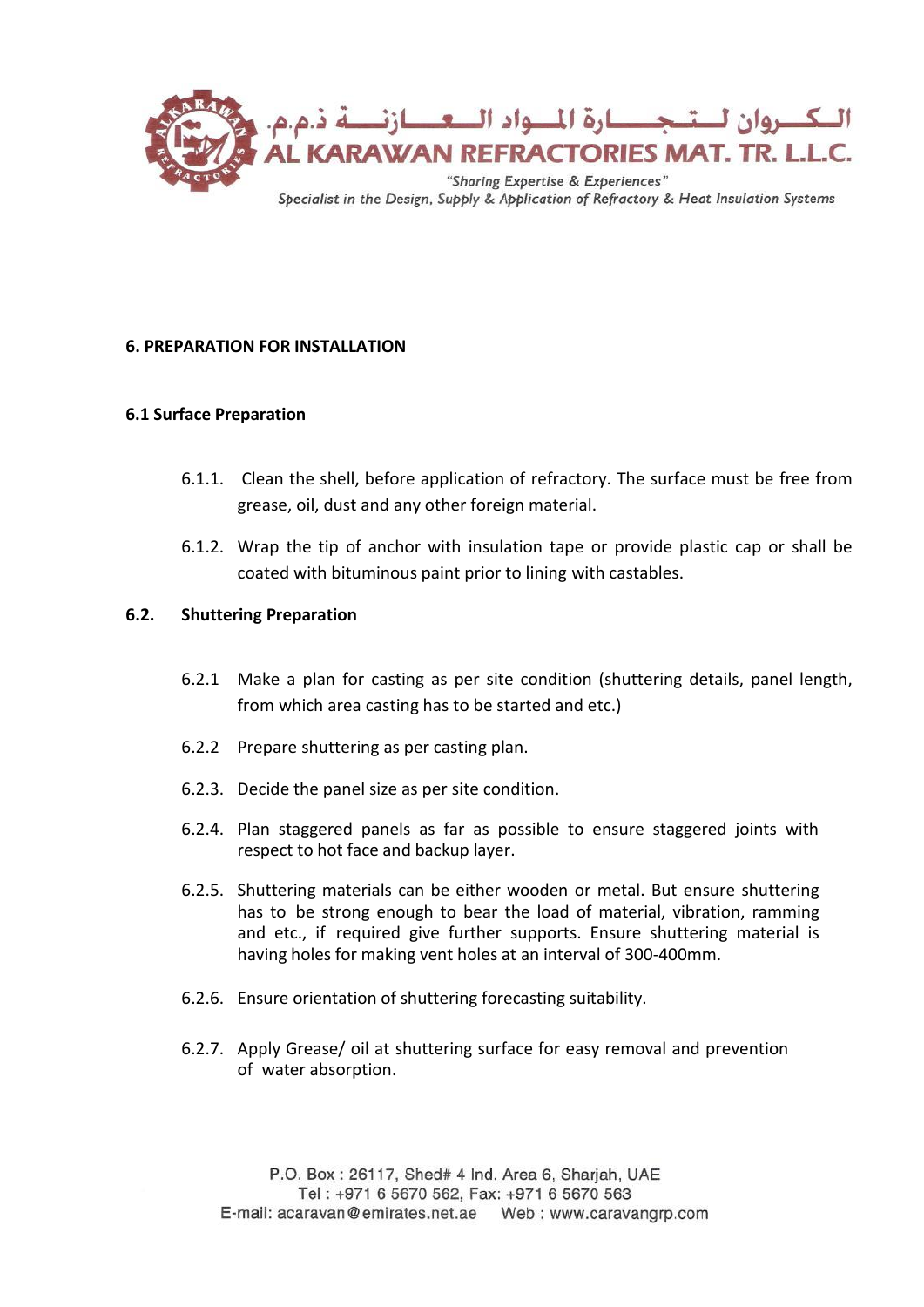

- 6.2.8. Ensure number of shuttering available at site to avoid delay for want of shuttering required during casting.
- 6.2.9. The shuttering shall be supported rigidly with wooden pieces or steel to keep the shuttering in position and shape.
- 6.2.10. Instrument sleeves or other sleeves in lining shall have openings, which shall be plugged with oiled / greased wooden inserts with proper chamfer as indicated in the fabrication drawing. These wooden inserts shall be removed after the setting of castables.
- 6.2.11. Any metallic sleeves exposed to refractory surfaces are to be wrapped with Ceramic Paper before application of castable.
- 6.2.12. All Man way shall be fitted with wooden forms as per the dimensions indicated in the respective drawings. Forms shall be fitted smoothly in to the openings. Forms shall be coated with grease or oil prior to fixing so that it can be easily removed after lining has fully set.
- 6.2.13. For better compaction in vertical direction, shuttering height shall not be more than 750mm

## **6.3. Fixing of Water Percentage for Castables**

- 6.3.4. Take 100 kg of one batch of material in a pan mixer.
- 6.3.5. Dry mix for 1 minute.
- 6.3.6. Add water as per specification data sheet.
- 6.3.7. Mix for 3 5minutes for conventional castables and mix for 5-7 minutes for Low cement castables.
- 6.3.8. Check for workability by 'ball in hand' consistency method.
- 6.3.9. If required increase water percentage step by step till satisfactory mix is obtained.
- 6.3.10. The exact amount of water to be added will be decided by Site Engineer during application as per the working consistency, since the same varies for different castables and for different sites depending on the climatic condition.
- 6.3.11. The mixing water should not have more than 200ppm of chloride whereas its temperature shall be allowed between 15-22°C.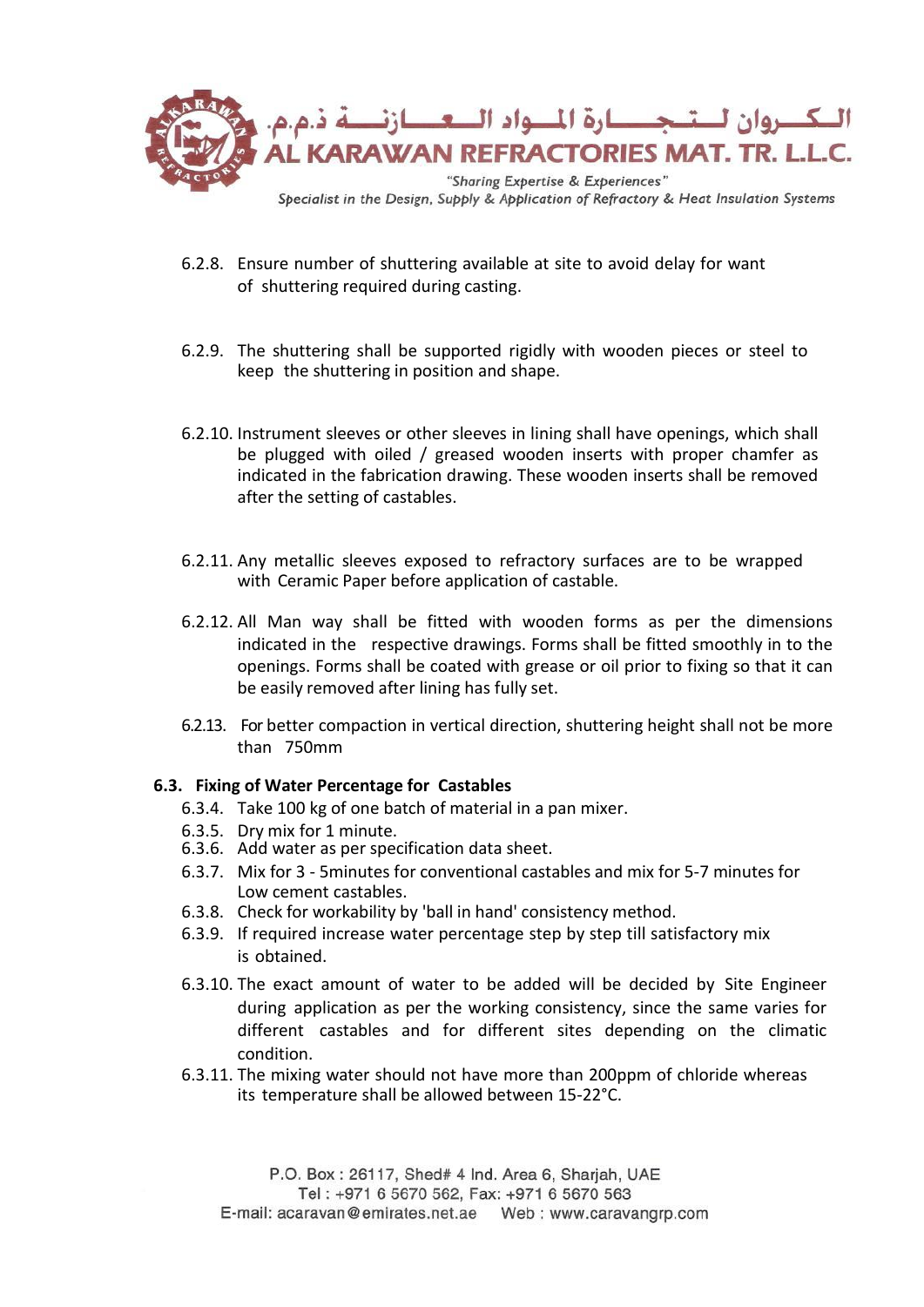

## **6.4. Mixing time for Castable**

- 6.4.4. Charge known quantities of castable in the mixer.
- 6.4.5. Start the mixer and mix dry for about one minute.
- 6.4.6. Add water slowly as per requirement fixed in 4.4 slowly without stopping mixer.
- 6.4.7. Continue mixing for 3 5 minutes for conventional castable and 5-7 minutes for low cement castable.
- 6.4.8. Check the workability/ consistency by 'ball in hand' method.
- 6.4.9. This can be studied time to time during installation of castable at site by the Engineer and decide about the method of mixing to achieve better quality of material.

#### **6. Back-up Layer Fixing and Inspection**

#### **7.1. Calcium silicate Board**

- 7.1.1. Check Dimensions of the board
- 7.1.2. Cut the board according to the anchor pitch
- 7.1.3. In places of anchor circular section must be cut for proper insertion
- 7.1.4. Fill the cut portion with loose boards for complete insulation
- 7.1.5. Repeat same for entire lining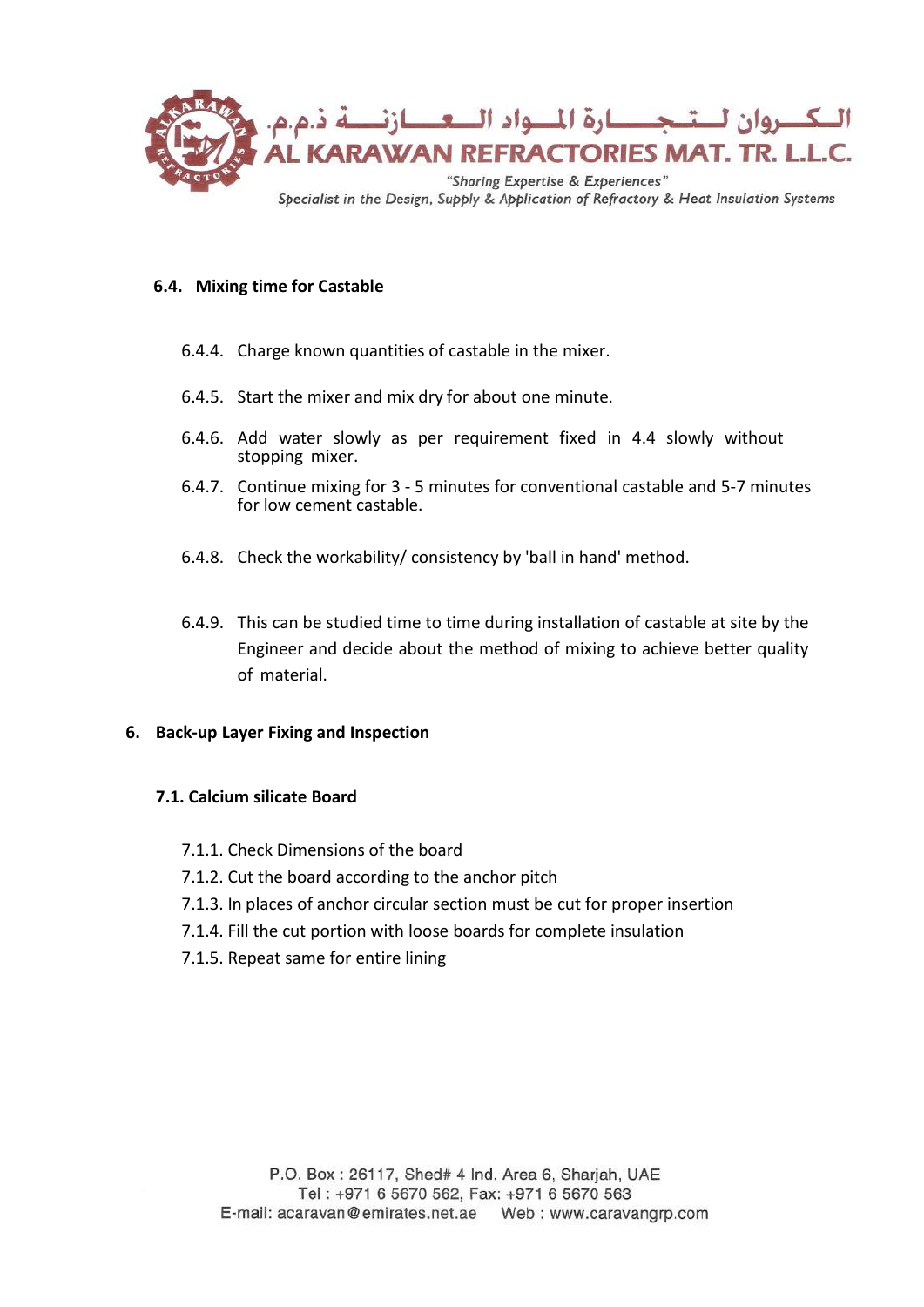

## **8. Shuttering Fixing Details**

#### **8.1. For Dense and Insulating Castable**

- 8.1.1. Ensure the proper shuttering available at site as per the casting plan with required tools & tackles and supports for fixing the supports.
- 8.1.2. Ensure the required numbers of shuttering and stopper plate at site to avoid stoppage of work due to want of shuttering/ stopper plate.
- 8.1.3. Ensure separate manpower for fixing the shuttering, while many fronts are available for casting.
- 8.1.4. Apply a coat of grease / oil over the form work. Check it before placement.
- 8.1.5. Fix the shuttering as per required thickness. This can be maintained by fixing a small stopper/ wedge at the top of the shuttering.

#### **9. Installation Procedure of Brick Lining**

#### **9.1 Mortar Preparation**

- 9.1.1. Transfer known quantities of mortar to clean drum.
- 9.1.2. Add specified quantity of water/ binder.
- 9.1.3. Mix it uniformly.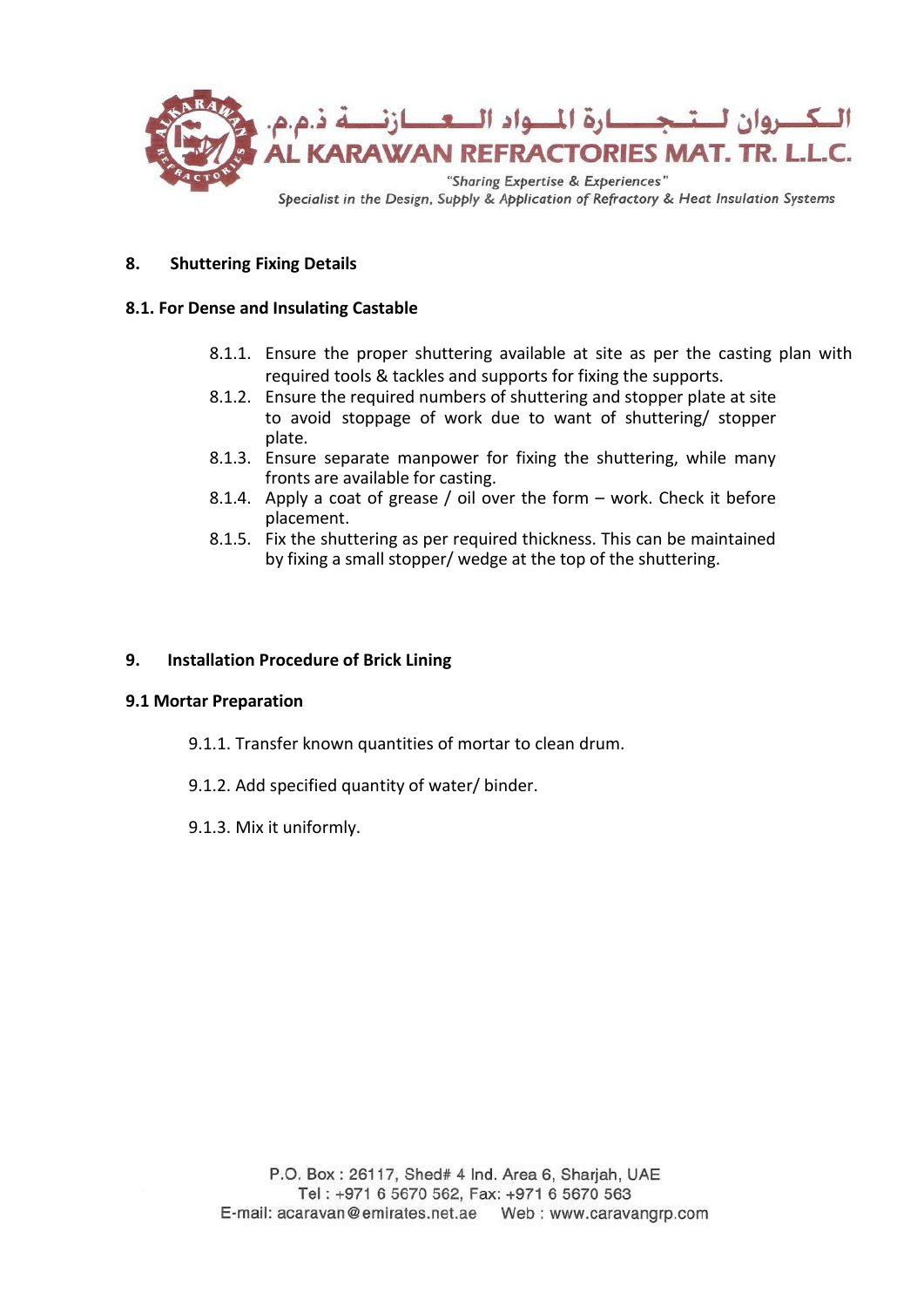

## **9.2 Brick Lining Method**

- 9.2.1. Refractory Lining must be always be laid as per drawing.
- 9.2.2. First layer (course) must be installed with extreme care.

9.2.3. The mortar has to be applied uniformly on the surface of the brick and should be covered the entire surface of the bricks. Brick lay with a "collar" or with non-uniformity in mortar leads to the hollow space formation in the mortar joints.

- 9.2.4. At any case, the mortar thickness should not be more than 2mm.
- 9.2.5. In the case of usage of any cutting brick, then the cut brick size should be more 60%ofthe original length.
- 9.2.6. Use one or two key bricks per ring. Cut the key bricks from the standard arch bricks of same brick combinations. Use brick cutting machine & diamond cutters for cutting bricks.
- 9.2.7. Provide expansion joints as per drawing. Expansion joints must never contain any contamination. Fix ceramic paper by applying a thin coat of mortar with bricks.
- 9.2.8. For Brick alignment, use wooden hammer for insulation brick and metal hammer for dense brick. Don't apply too much of force for aligning the brick, it will damage the surface of the brick.
- 9.2.9. "Pointing" has to be carried out after brick lining is completed.

## **Inspection**

- 9.3.1. Check for uniformity of lining.
- 9.3.2. Make inspection report and final protocol.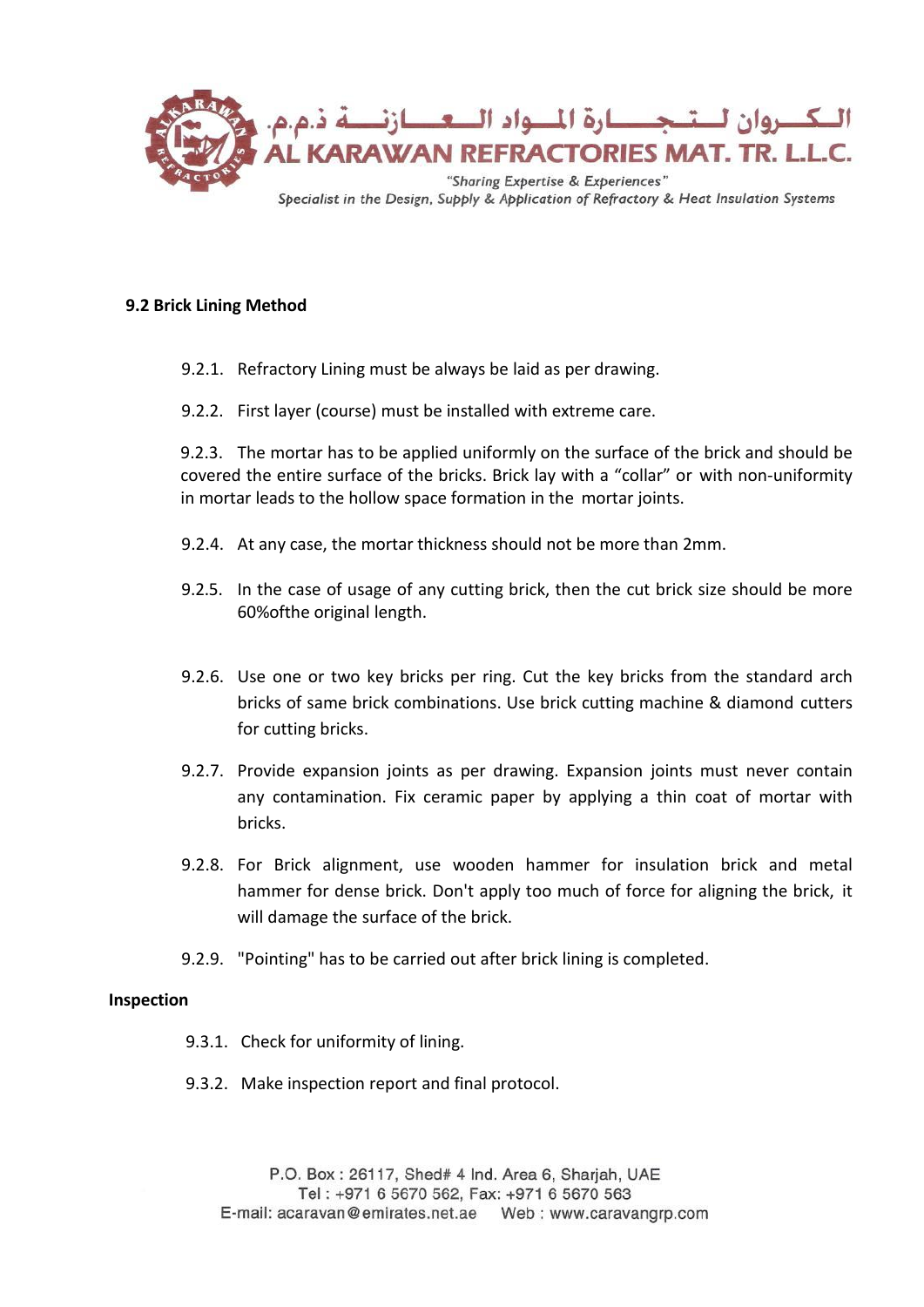

## **10. Installation of Insulating Castables**

## **10.1. Mixing of Castables**

- 10.1.1 Clean the mixer thoroughly. Charge known quantity of castable in the mixer.
- 10.1.2. Mix dry for about one minute.
- 10.1.3. Add specified quantity of water.
- 10.1.4. Mix as per predetermined schedule.
- 10.1.5. Discharge the mixed material from the pan mixer.
- 10.1.6. Insulating castable can also be mixed manually in case quantity is small

#### **10.2. Casting**

10.2.1 The mixed castable should be cast as early as possible.

- 10.2.2 Fill the mixed castable in the shuttering and tamp the material thoroughly.
- 10.2.3 Fill the material uniformly in the shuttering and castable leveling should be uniform throughout the panel after tamping. In any case, settling of material at one place / corner should be avoided.
- 10.2.4. At a time pouring should not be more than 50-70 mm height to avoid air pocket / void. Ensure proper filling of material in the shuttering.
- 10.2.5. Joint of adjacent panel shall be a construction joint with steps.
- 10.2.6. The adjacent panel shall be screed properly before doing construction joints. Excessive smoothening or toweling shall be avoided.
- 10.2.7. Alternative panels shall be casted at a time and construction joints shall be staggered.
- 10.2.8. All old joints shall be wetted before casting of new panels.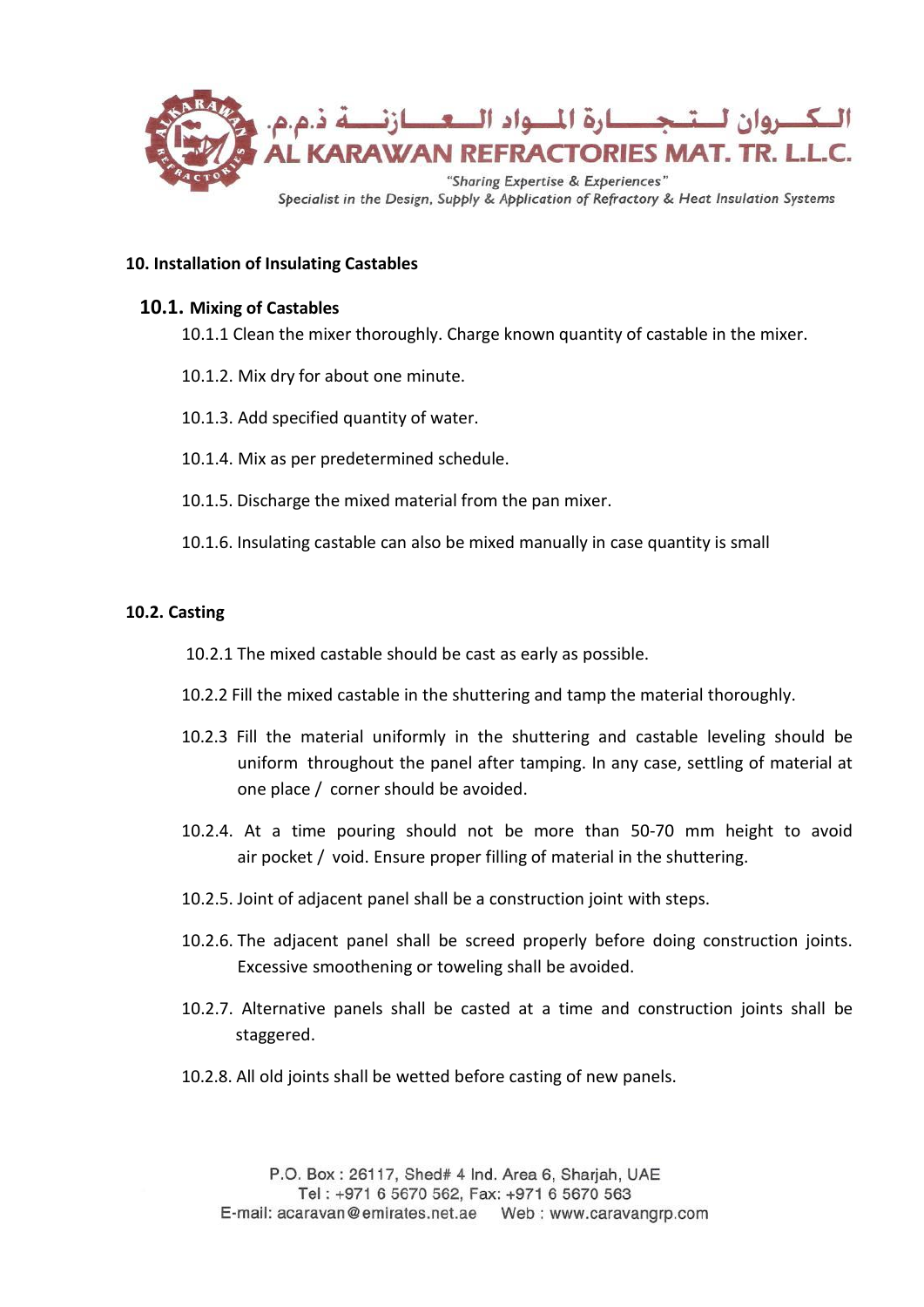

# **10.3. Interruption in Application**

- 10.3.1 During casting any sort of interruption due to any reasons the castable shall be removed in green state from the shell plate and clean the surface.
- 10.3.2. In some cases the consolidation is over for more than % of the panel the loose materials shall be removed and finish the compacted surface from top. The balance portion may be cast later to form as a separate small panel.

## **10.4. Removal of Shuttering**

- 10.4.1. Check and ensure proper setting of castable.
- 10.4.2. Remove all the supports provided for fixing the shuttering / stopper plate One by one.
- 10.4.3. Don't apply heavy force for removing the supports. If heavy force is applied for removing the supports it will disturb the castables.
- 10.4.4. Remove the shuttering slowly.

#### **10.5 Inspection**

- 10.5.1 Check for honeycomb, rat hole, segregation, lamination, etc. Mark the area to be repaired.
- 10.5.2. If repair area is very small, carryout necessary repair work by removing the loose material and filling it with new fresh material and compact with rodding.
- 10.5.3. If the repair area is larger, dismantle the repair area and recast. Make the casting installation details.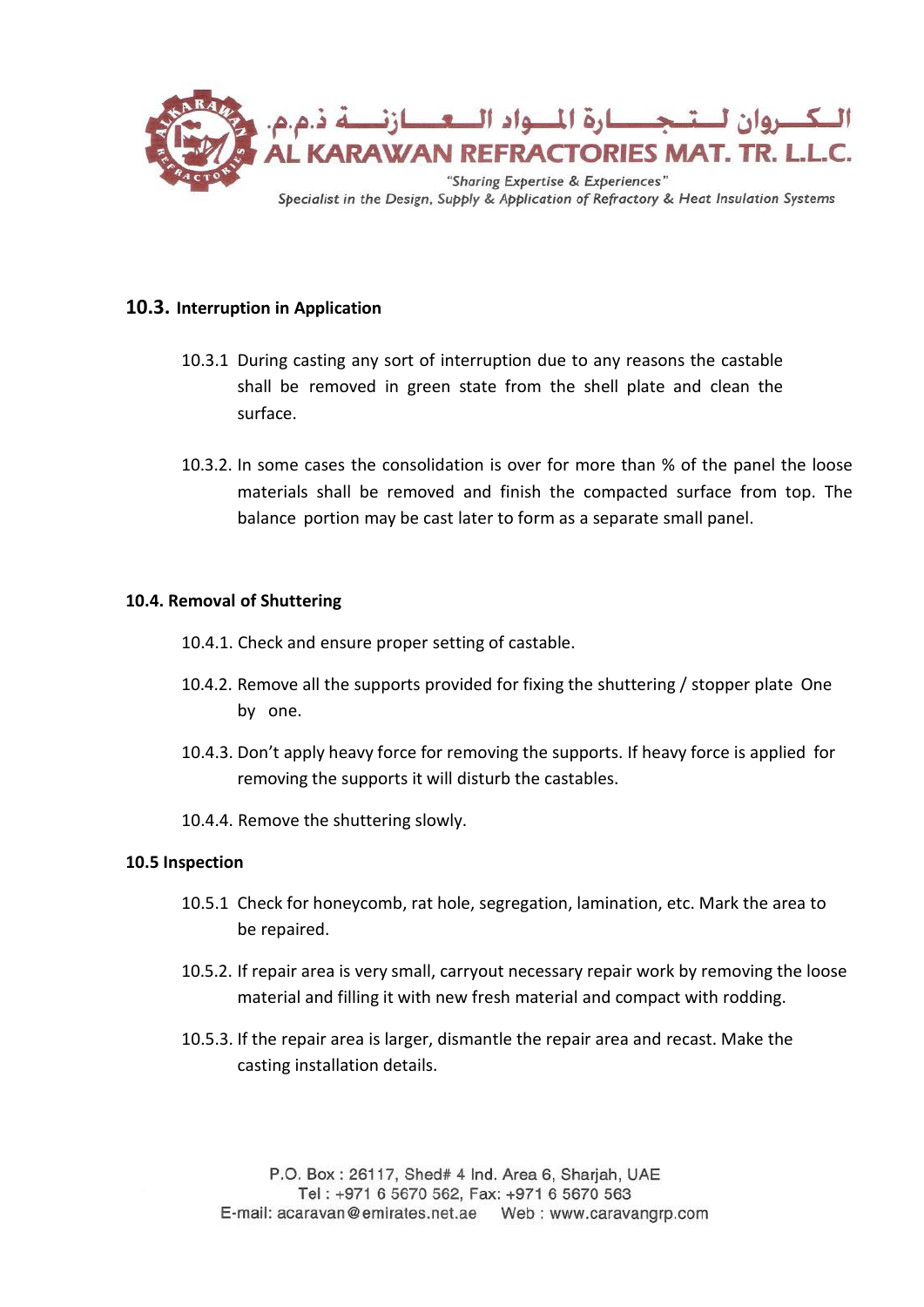

## **10.6 Natural Curing**

- 10.6.1 Allow air drying for minimum 8 hours after casting.
- 10.6.2 Allow wet curing for 12 hours minimum.

## **10.7 Inspection Report**

- 10.7.1. Complete the castable installation details report
- 10.7.2. Make a joint inspection along with client and any other third party.

## **11. Installation of Dense Castable**

#### **11.1. Mixing of Castables**

- 11.1.1. Clean the mixer thoroughly. Charge known quantity of castable in the mixer.
- 11.1.2. Mix it dry for about one minute.
- 11.1.3. Add specified quantity of water.
- 11.1.4. Mix as per predetermined schedule.
- 11.1.5. Discharge the mixed material from the pan mixer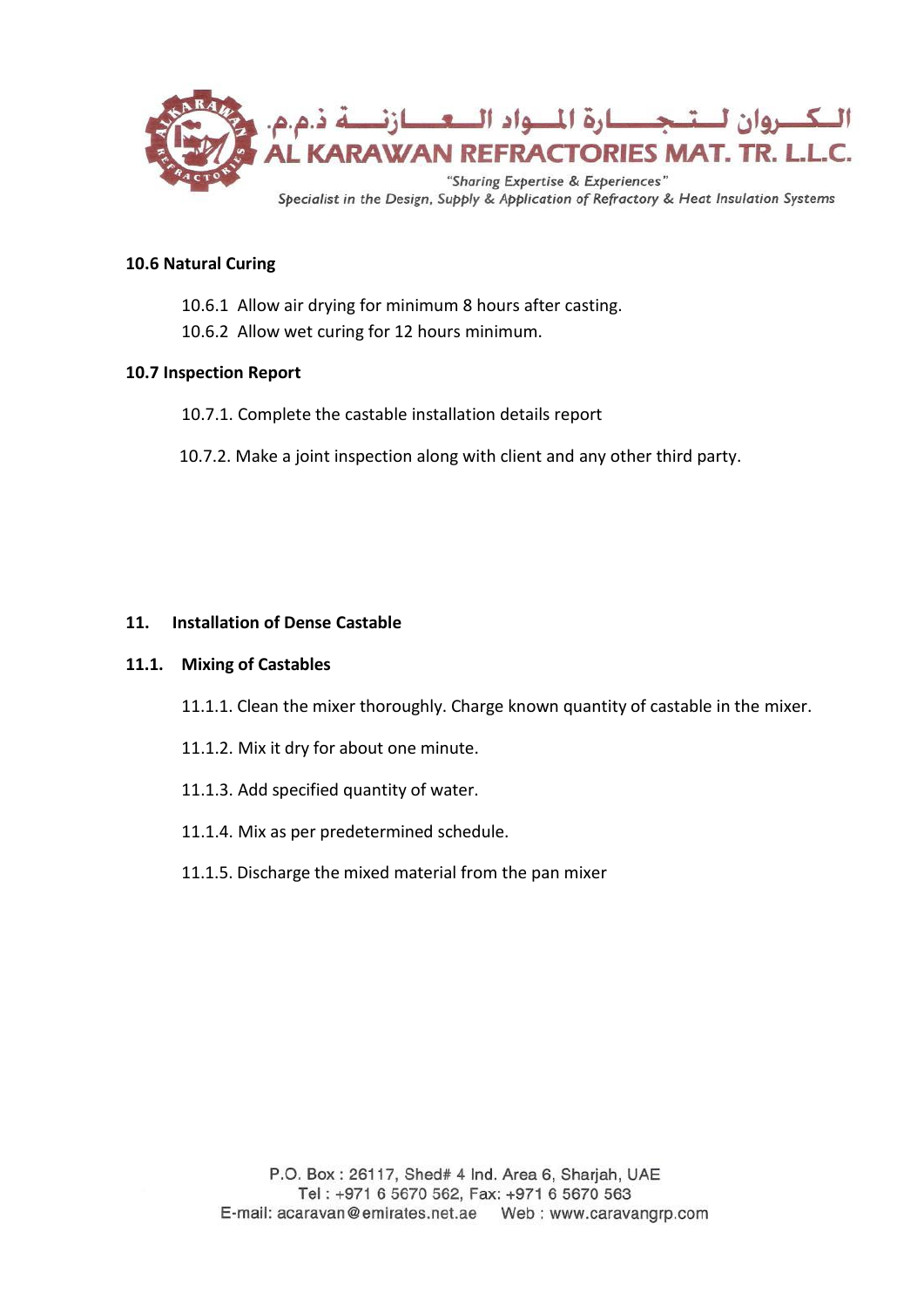

## **11.2. Casting**

- 11.2.1 The mixed castable should be cast as early as possible.
- 11.2.2. Fill the mixed castable in the shuttering and vibrate thoroughly.
- 11.2.3. Fill the material uniformly in the shuttering and material leveling should be uniform throughout the panel after vibration. In any case, settling of material at one place/ comer should be avoided.
- 11.2.4 Draw back the needles lowly in running condition.
- 11.2.5. Ensure proper filling of material in the shuttering. At a time pouring should not be more than 100mmheightto avoid air pocket/ void.
- 11.2.6 Joint of adjacent panel shall be a construction joint with steps. The adjacent panel shall be screed properly before doing construction joints.
- 11.2.7. Excessive smoothening or trowelling shall be avoided.
- 11.2.8. Alternative panels shall be casted at a time and construction joints shall be staggered. All old joints shall be wetted before casting of new panels
- 11.2.9. Once casting is over, provide steps in the surface, this will avoid the straight joints between the two consecutive panels as mentioned in the drawing. This has to be done after 15- 30 minutes of casting.



Correct Percentage of water in mix - Shiny surface & no flowability in 'Ball in hand test'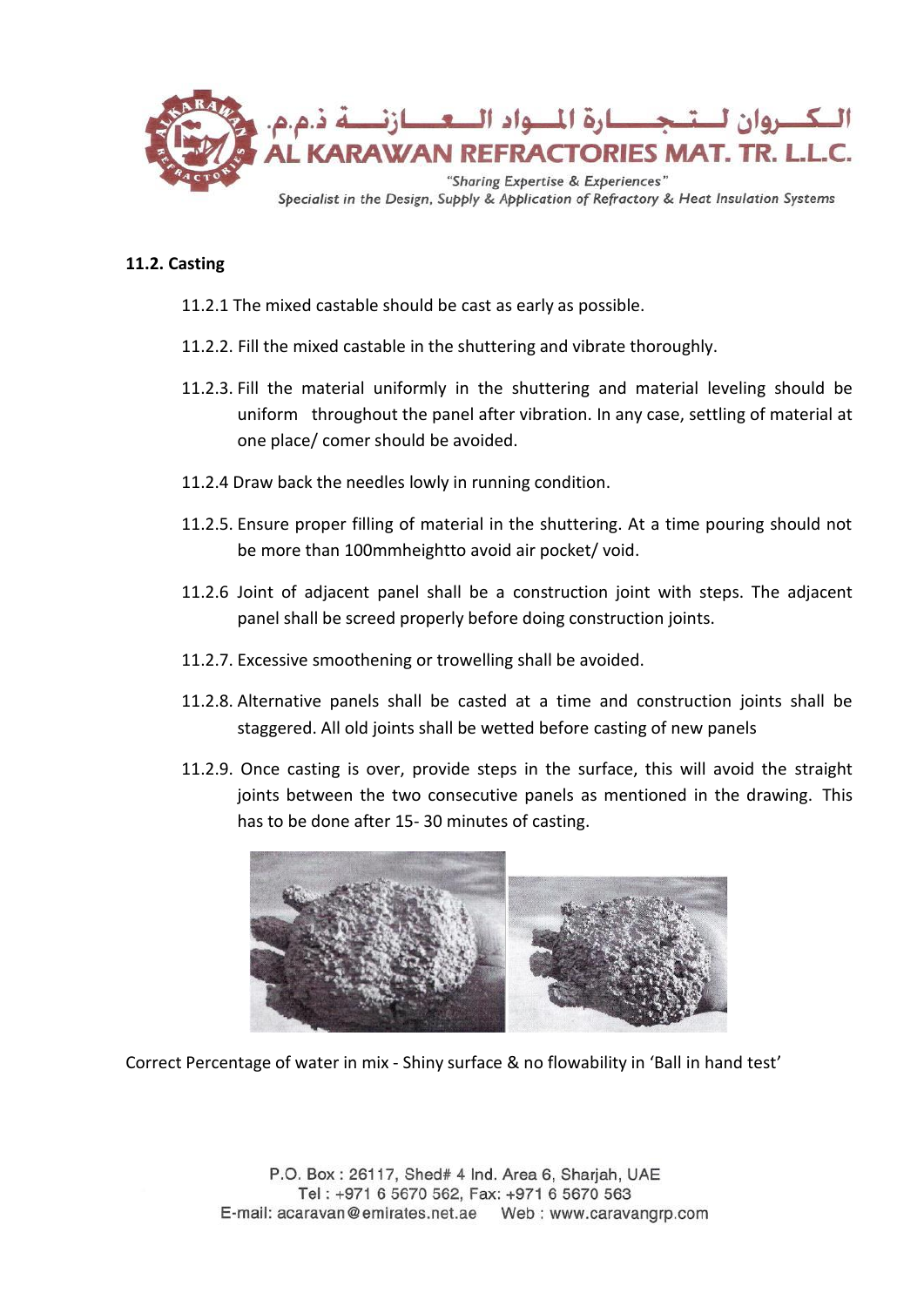

## **11.3. Interruption in Application**

- 11.3.1 During casting any sort of interruption due to any reasons the castable shall be removed in green state from the shell plate and the surface cleaned.
- 11.3.2. In some cases the consolidation is over for more than 50% of the panel the loose materials shall be removed and finish the compacted surface from top. The balance portion may be cast later to form as a separate small panel.

#### **11.4. Removal of Shuttering**

- 11.4.1. Check and ensure proper setting of castable.
- 11.4.2. Remove all the supports provided for fixing the shuttering one by one.
- 11.4.3. Don't apply heavy force for removing the supports. If heavy force is applied for removing the supports it will disturb the castables.
- 11.4.4. Remove the shuttering slowly.

#### **11.5. Inspection**

- 11.5.1. Check for honeycomb, rat hole, segregation, lamination, etc. Mark the area to be repaired.
- 11.5.2. If repair area is very less, carryout necessary repair work by removing the loose material and filling it with new fresh material and compact with rodding.
- 11.5.3. If the repair area is more, dismantle the repair area and recast.
- 11.5.4. Make the casting installation details.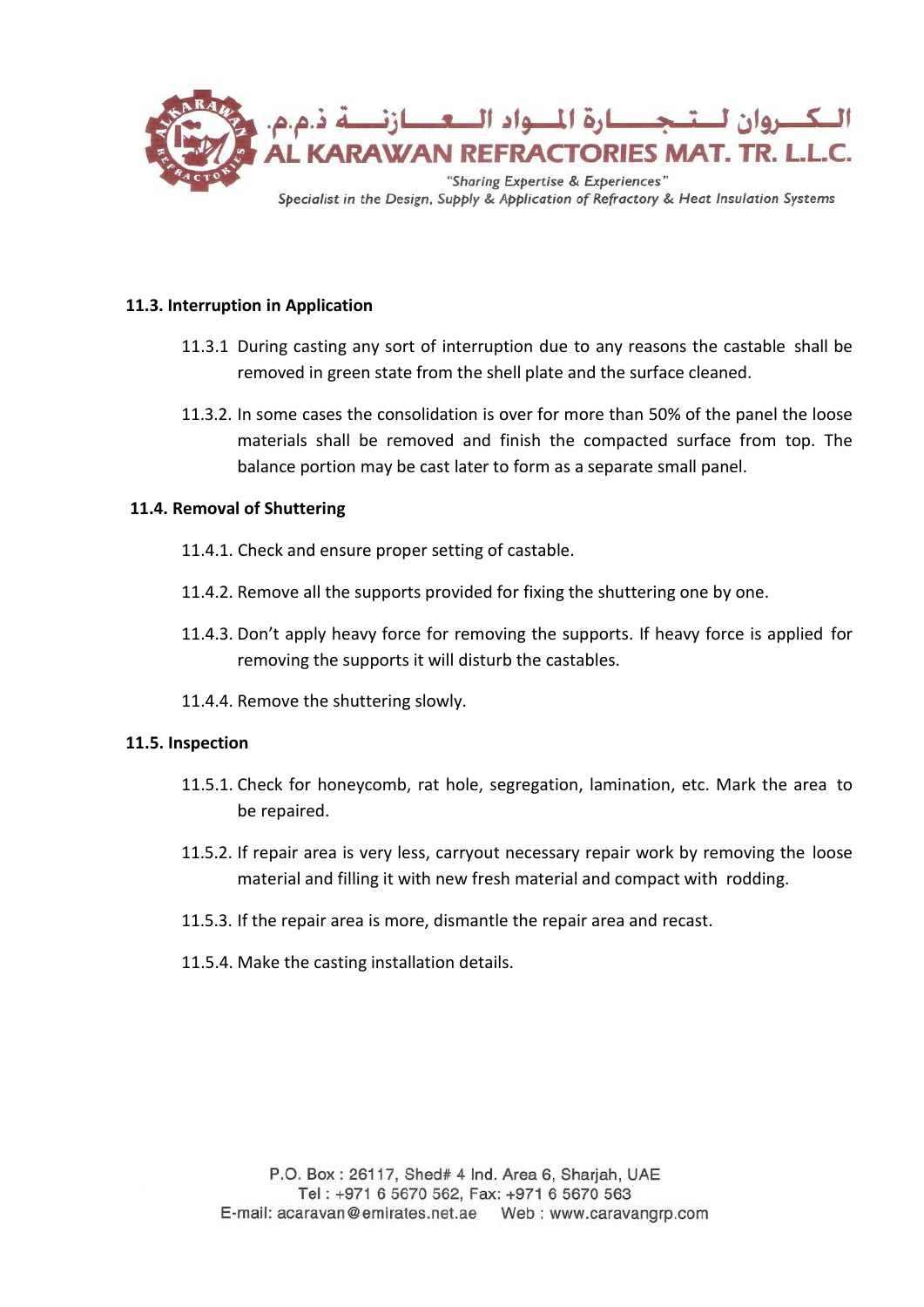

## **11.6. Natural Curing**

11.6.1. Allow 24 hours natural curing after casting. Wet curing has to be carried out, if the temperature of the casted panel is getting increased enormously. Wet curing has to be carried out by covering the refractory panel with wet. Gunny bag and sprinkling by spraying water on the surface of water for 16 hours. The wet curing has to be carried out in consultation with Site Engineer.

## **11.7. Inspection Report**

- 11.7.1. Complete the castable installation details Report
- 11.7.2. Make a joint inspection along with client and any other third party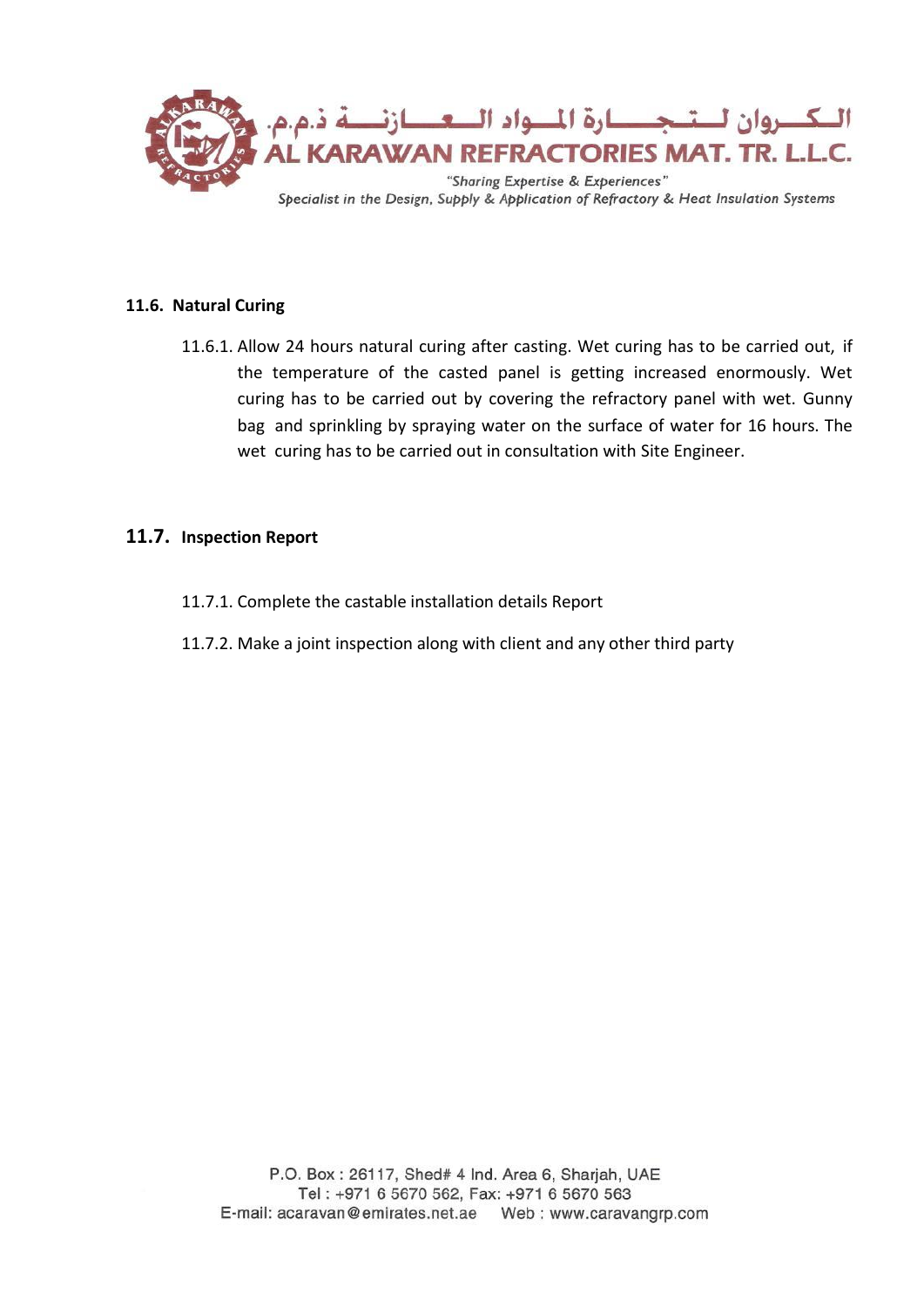

# **12. ACCEPTANCE CRITERIA**

- 1. The shell surface and anchors shall be cleaned properly with wire brush to ensure that these shall be free from any loose material, rust or foreign materials etc.
- 2. The anchor welding shall be tested for spacing & welding. If spacing is found to varying more than 10%then it shall be re-welded, and the welded anchors shall be checked for strength as per the satisfaction of the client & site in charge as per normal procedure by hammer testing randomly.
- 3. Wherever shuttering is required, its strength and workability shall be good enough to bear the load and dimension shall be ensured as per the reference drawing. The water shall be mixed as per the recommendation in the Product Catalogue and for getting proper workability as per the site Engineer. Lower percentage water with no workability as well as higher percentage of water leading to slurry formation shall be avoided.
- 4. Normal drinking water at temp around 15 to 25°C shall be used.
- 5. After the removal of shuttering & 24 hrs of natural curing the surface shall be hammered test.
- 6. After initial drying if superficial surface hair line cracks is found then the same shall be acceptable while afterheat dry out, if any cracks of max. 5mm wide and more than half of castable thickness, shall be repaired by cutting full thickness and refilling with fresh castable.

# **13. PRECAUTIONS**

- 1. Unnecessary extra load shall not be put over the lining before and after setting.
- 2. It shall be ensured that all equipment's and tools used for mixing are free of foreign material particularly Portland cement and lime.
- 3. The inner surface of wooden form shuttering shall be plain and smooth. Machine oil or grease etc shall be applied on the surface of wooden form to make it waterproof and easy to remove after installation
- 4. Ceramic Fibre Blanket type and grade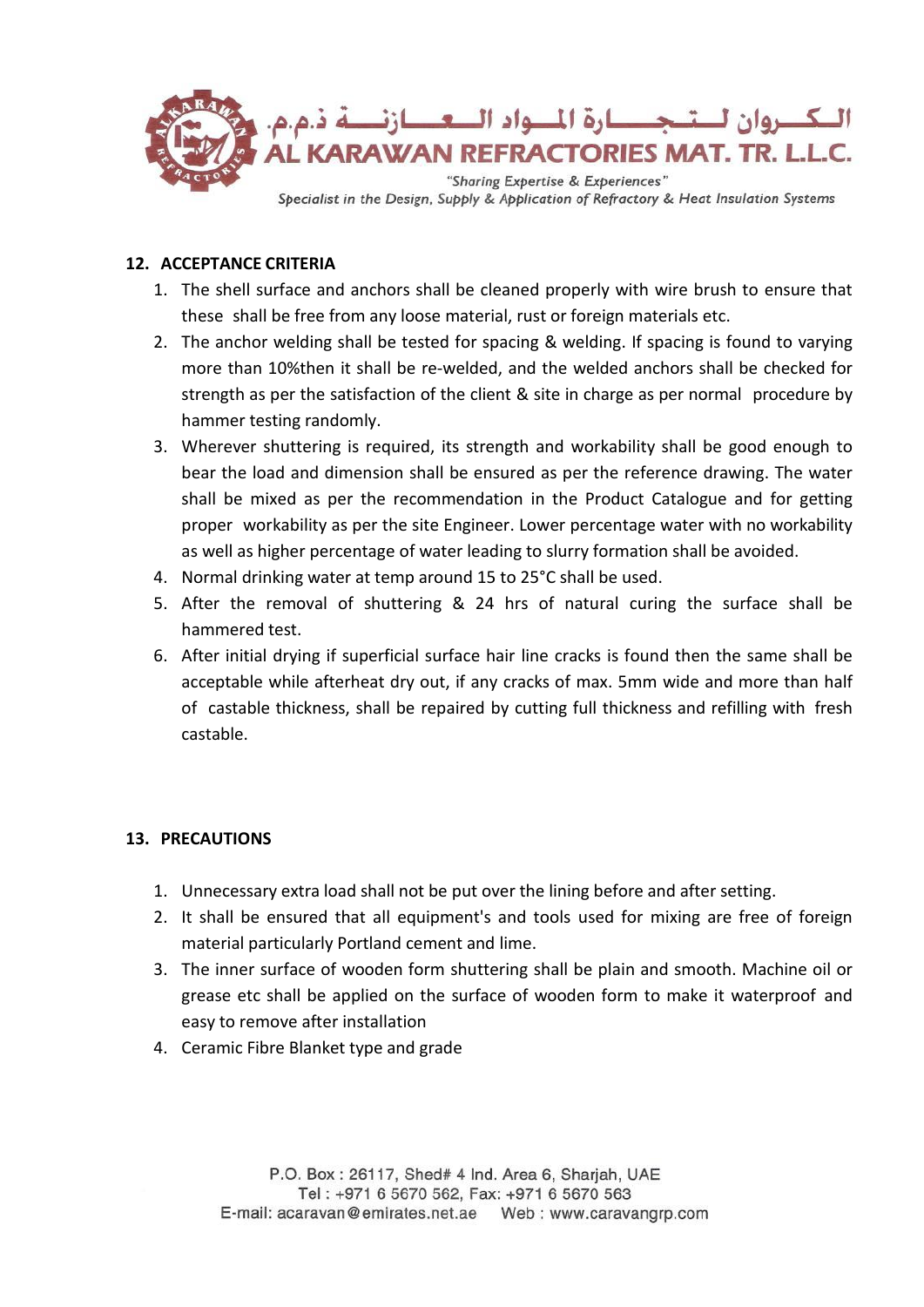

## **14. RECORD KEEPING**

- 1. The following records shall be kept to maintain the quality work for refractory lining.
- 2. Date of manufacture of castable.
- 3. Quantity of material and quantity of water added.
- 4. Water temperature.
- 5. Mixing time.
- 6. Panel no. with date of casting
- 7. Curing start time.
- 8. Frequency of water sprinkle.
- 9. Shuttering removal time.
- 10. Air dry time.
- 11. Temperature record of heat drying.
- 12. Inspection and repair work record.
- 13. Water added to mortar for proper consistency.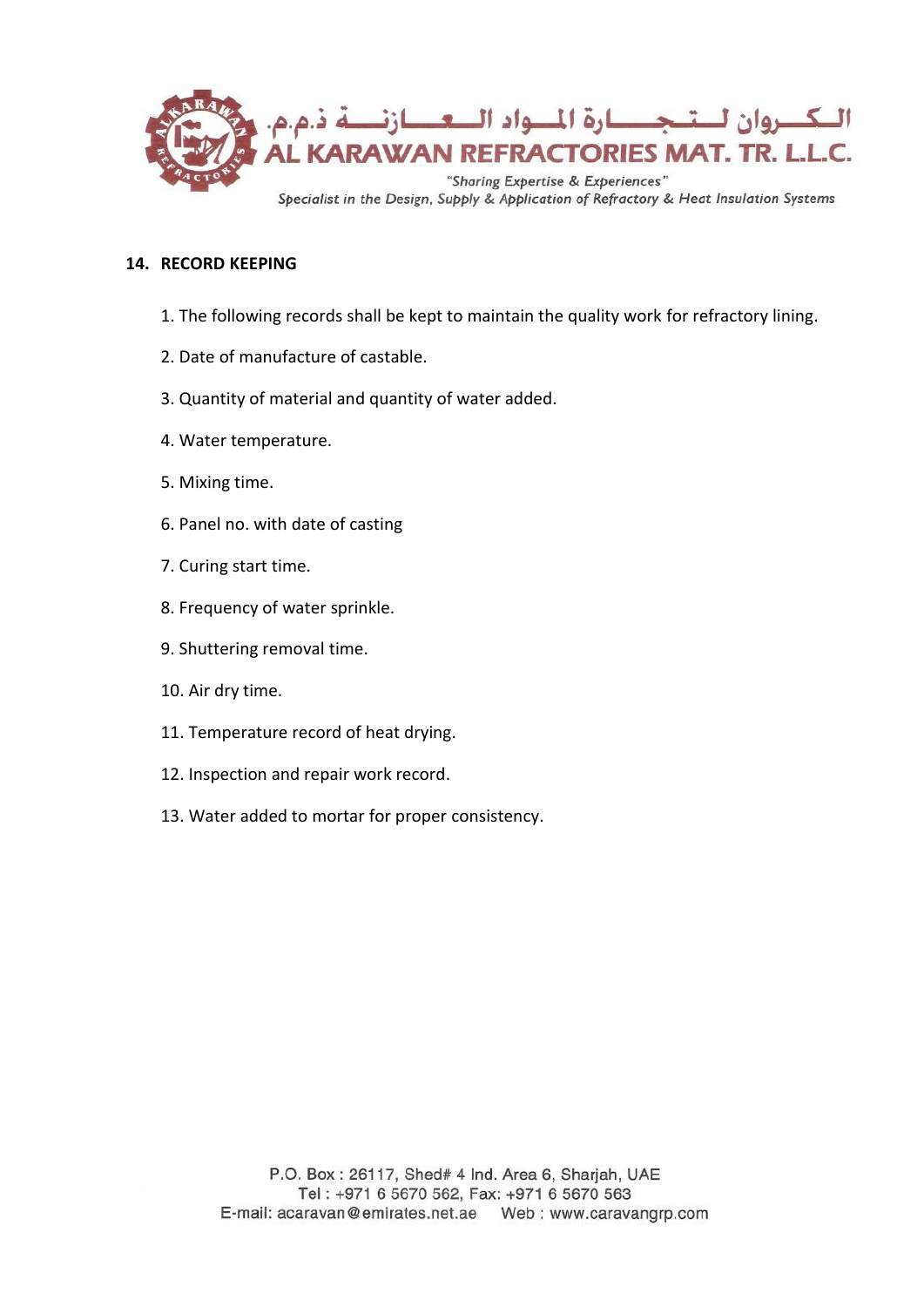

| <b>Client</b>    |                              |         | Owner    |      |
|------------------|------------------------------|---------|----------|------|
|                  |                              |         |          |      |
|                  |                              |         |          |      |
| Rev              | <b>Formats for Reporting</b> |         |          |      |
|                  |                              |         |          |      |
| $\pmb{0}$        | <b>FIRST ISSUE</b>           |         |          |      |
|                  |                              |         |          |      |
|                  |                              |         |          |      |
|                  |                              |         |          |      |
|                  |                              |         |          |      |
|                  |                              |         |          |      |
|                  |                              |         |          |      |
|                  |                              |         |          |      |
|                  |                              |         |          |      |
|                  |                              |         |          |      |
|                  |                              |         |          |      |
|                  |                              |         |          |      |
|                  |                              |         |          |      |
| $\pmb{0}$<br>Rev | Prepared                     | Checked | Approved | Date |
|                  |                              |         |          |      |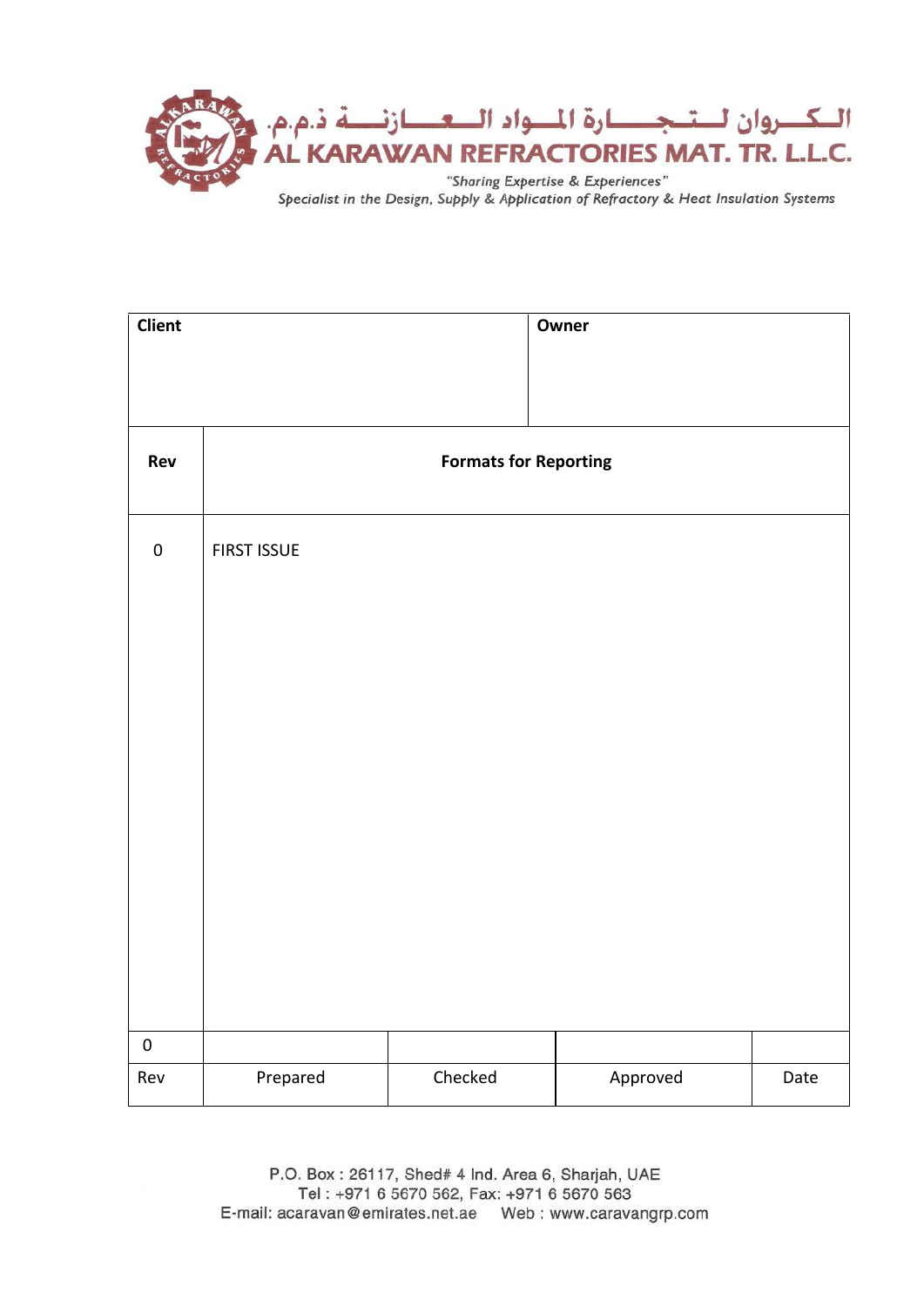

| <b>DOCUMENTS ENCLOSED</b>             |  |  |
|---------------------------------------|--|--|
| <b>DAILY REPORT</b>                   |  |  |
| DAILY JOB PROGRESS REPORT             |  |  |
| <b>WELDING REPORT DETAILS</b>         |  |  |
| <b>BACKUP LAYER FIXING DETAILS</b>    |  |  |
| BRICK LINING INSPECTION REPORT        |  |  |
| CASTING INSTALLATION DETAILS / REPORT |  |  |
|                                       |  |  |
|                                       |  |  |
|                                       |  |  |
|                                       |  |  |
|                                       |  |  |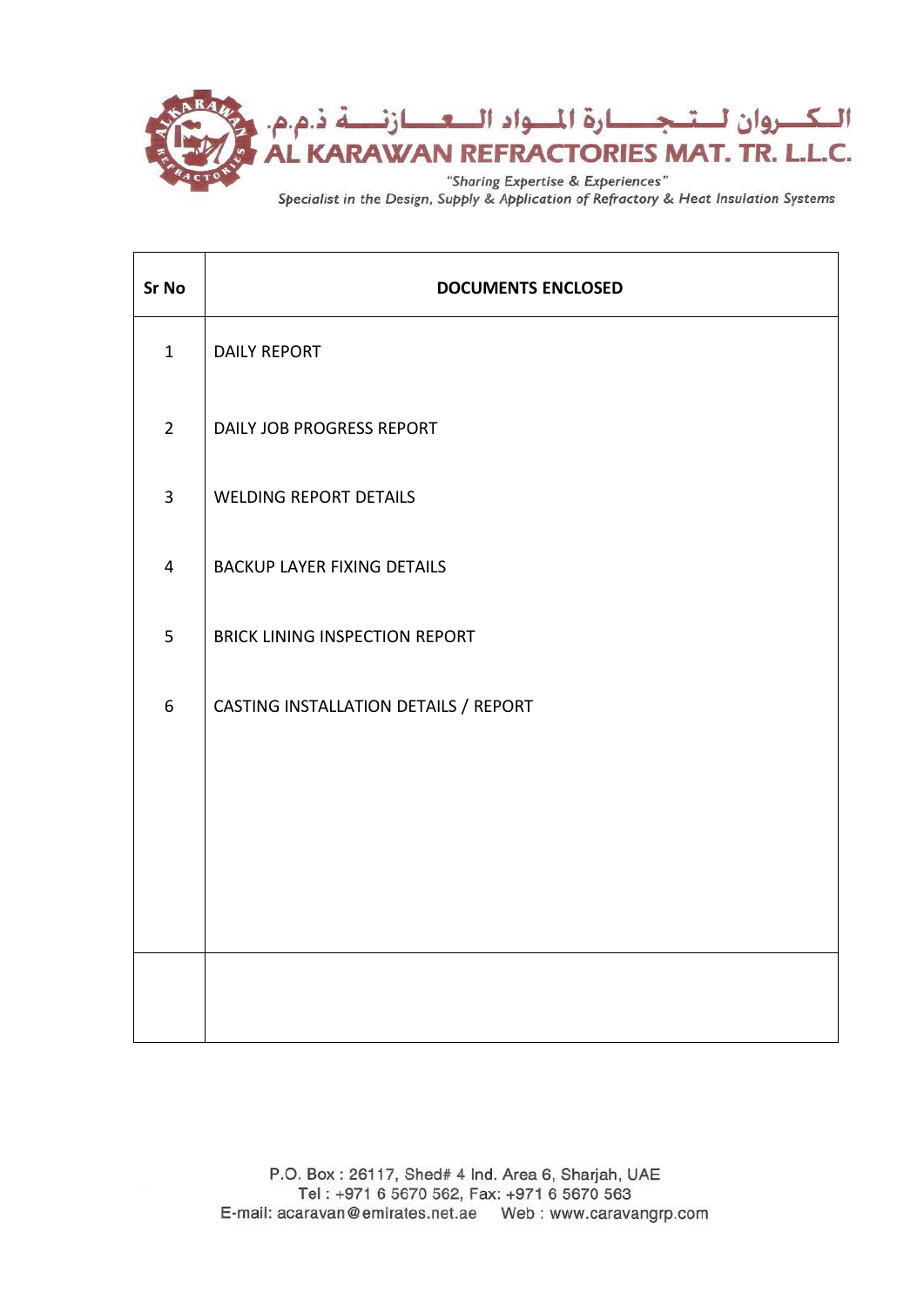

## **WELDING REPORT DETAILS**

## Date:

Project:

Equipment:

Location:

Elevation:

Ref. Drawing No.:

Anchor Mark:

Anchor height:

Anchor Pitch:

- 1. At shell plate: Vertical Pitch: Horizontal Pitch:
- 2. At tip of anchor: Vertical Pitch: Horizontal Pitch:

Welding Quality :

## Other Remarks :

| Signature |  |  |
|-----------|--|--|
| Name      |  |  |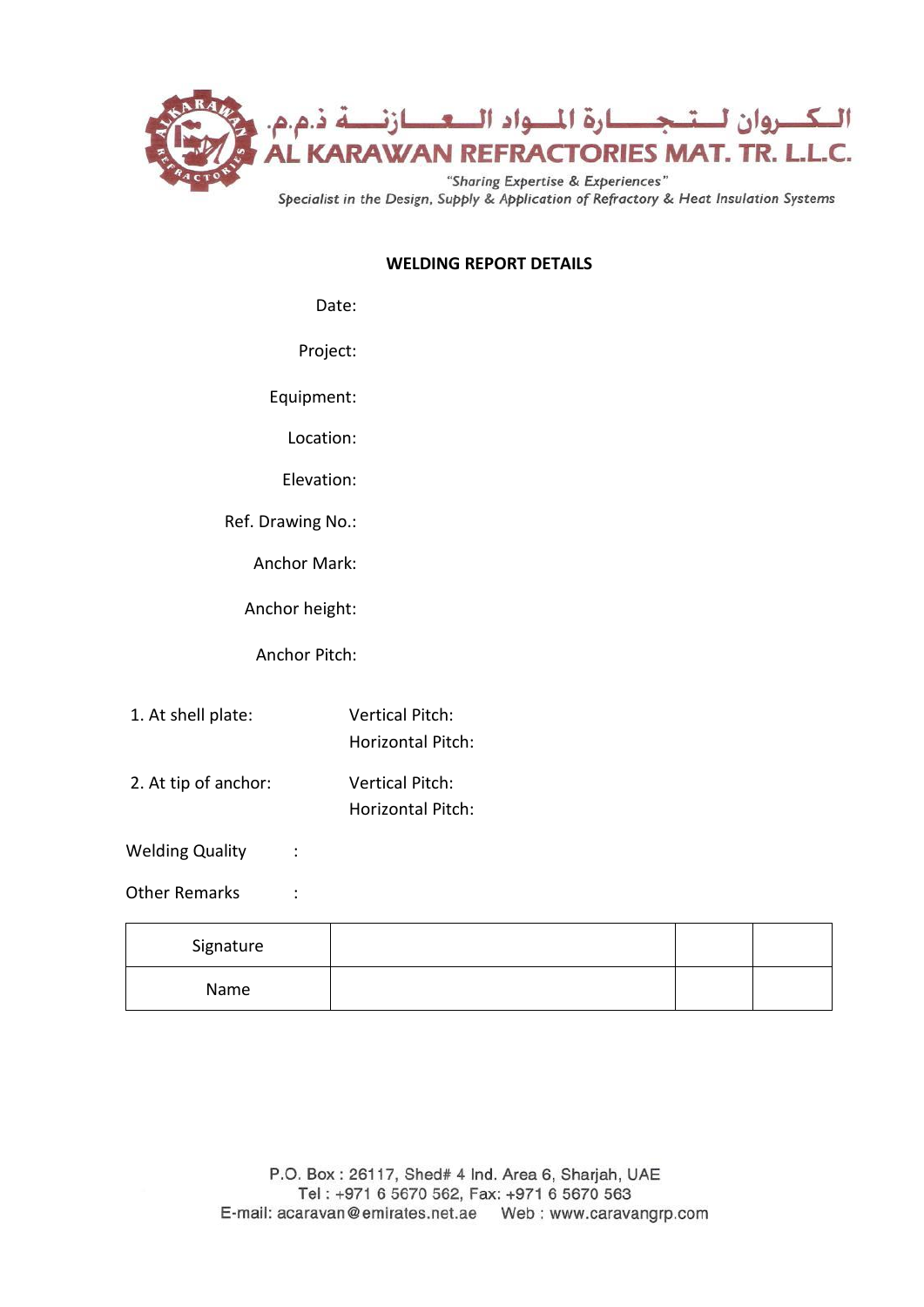

## **BACK-UP LAYER FIXING DETAILS**

(For calcium silicate blocks/ ceramic blanket/ ceramic board / ceramic paper)

Date:

Project:

Equipment:

Location:

Elevation:

Ref. Drawing No.:

Refractory Material:

Joint Details:

Total Thickness (After fixing):

Joint filling Details:

Other Remarks:

| Signature |  |  |
|-----------|--|--|
| Name      |  |  |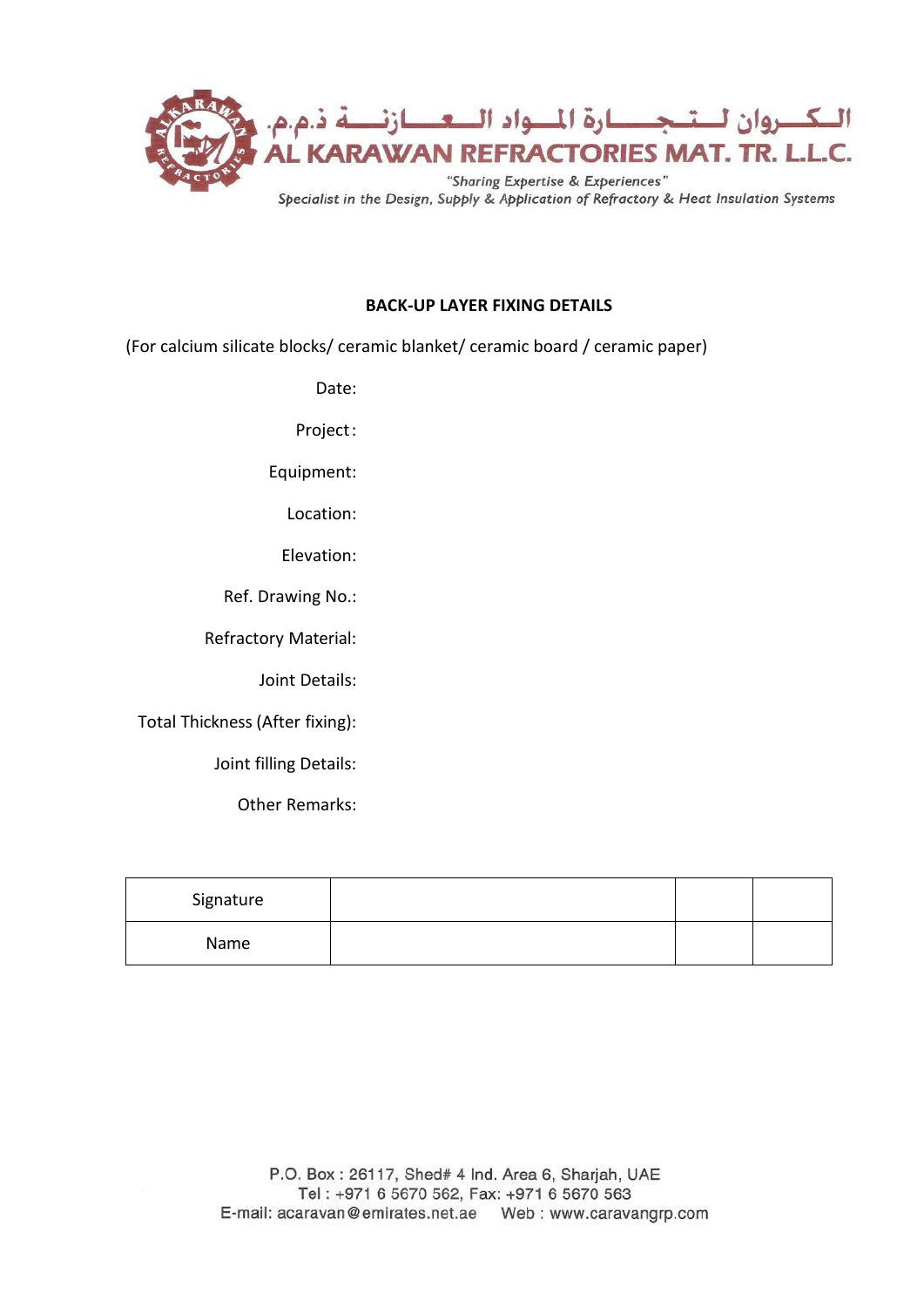

# **BRICK LAYER DETAILS**

Date:

Project:

Equipment:

Location:

Elevation:

Ref. Drawing No.:

Refractory Material:

Joint Details:

Total Thickness (After fixing):

Verticality Details:

Other Remarks:

| Signature |  |  |
|-----------|--|--|
| Name      |  |  |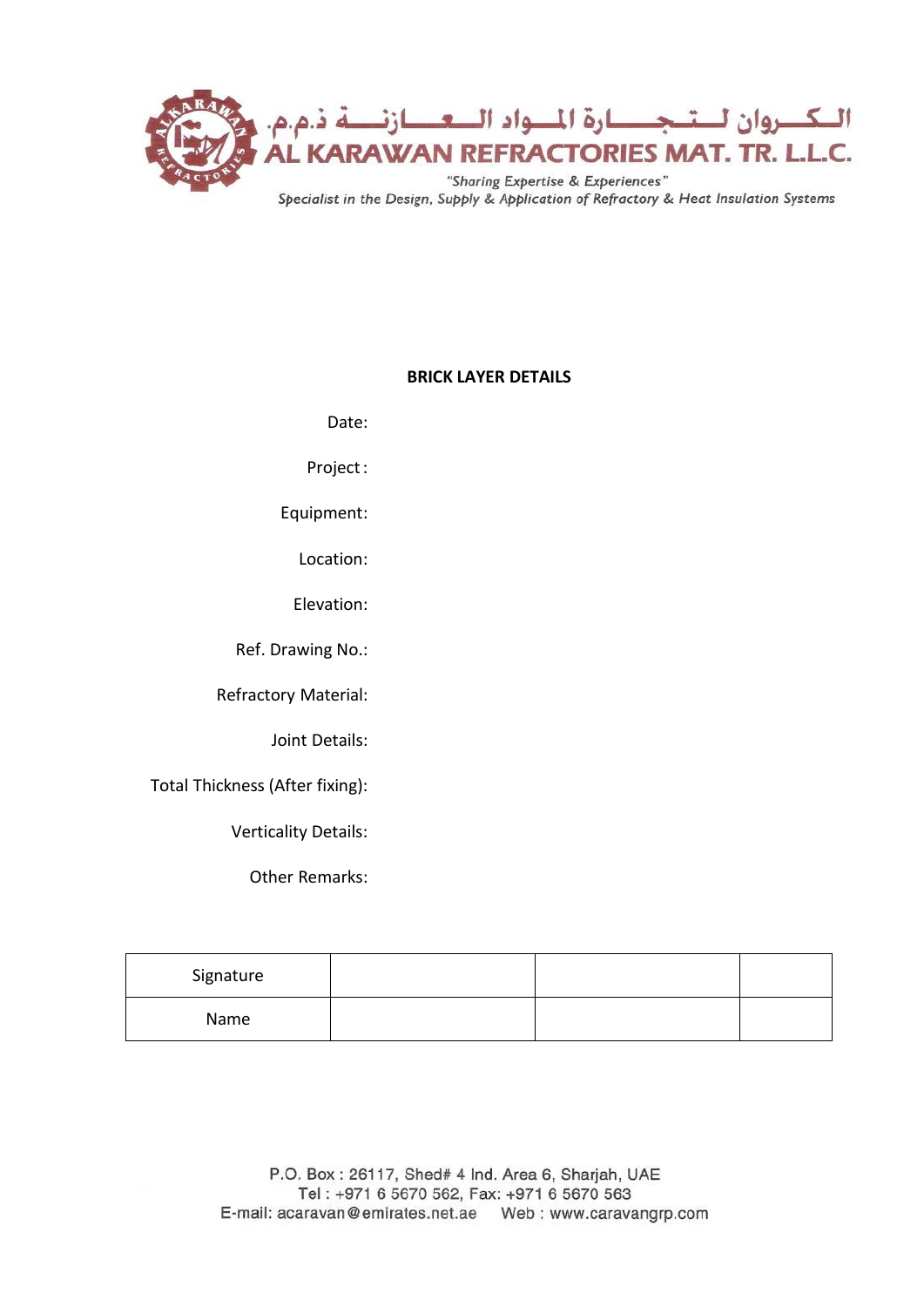

## **CASTABLE LAYER INSPECTION DETAILS (For insulation and Dense layer)**

Date:

Project:

Equipment:

Location:

Elevation:

Ref. Drawing No.:

Refractory Material:

Joint Details:

Total Thickness: (After fixing)

Panel Thickness:

Date of Casting:

Verticality Details:

Other Remarks:

| Signature |  |  |
|-----------|--|--|
| Name      |  |  |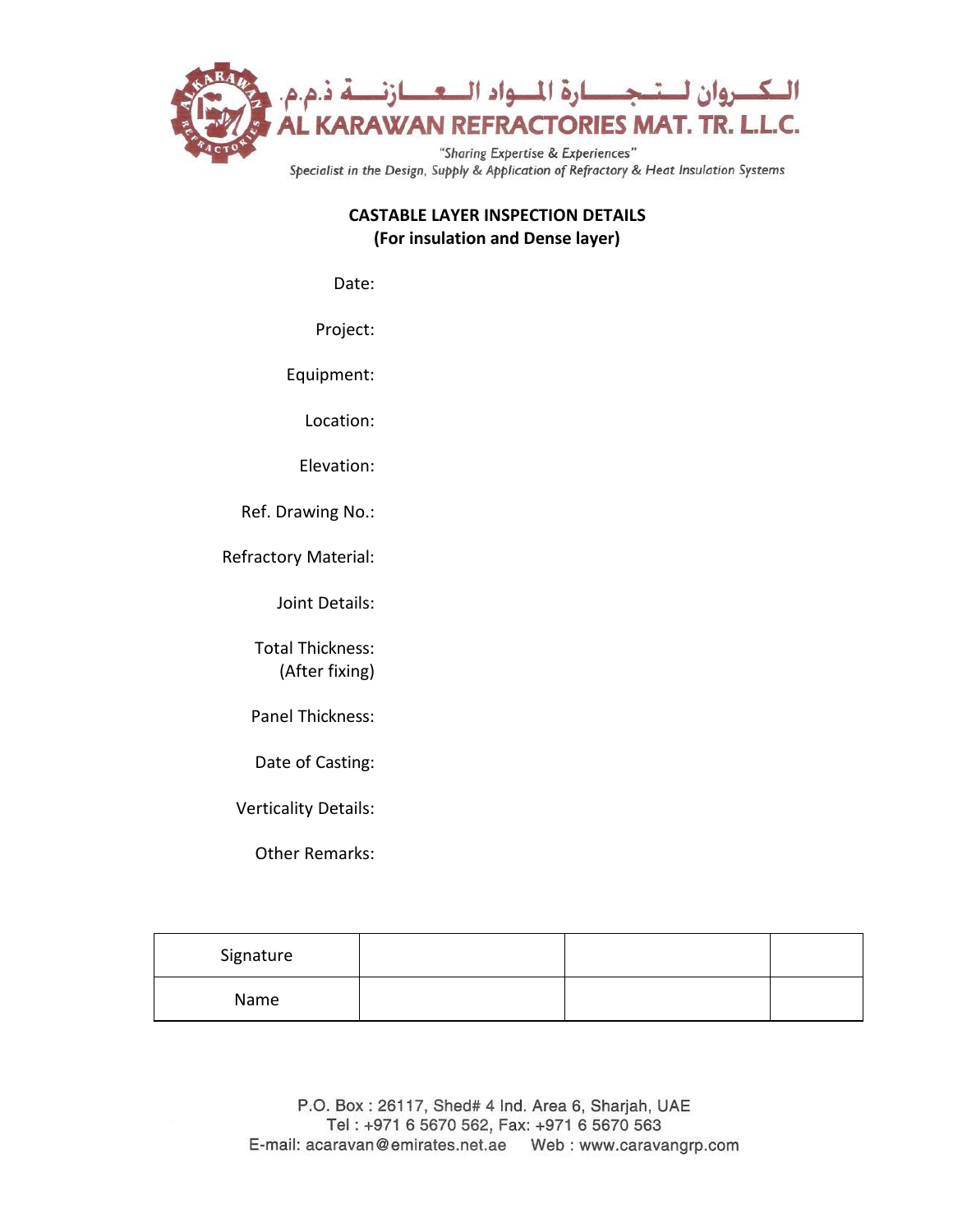

| <b>Client</b> |                               |         | Owner    |      |
|---------------|-------------------------------|---------|----------|------|
|               |                               |         |          |      |
|               |                               |         |          |      |
| Rev           | <b>Quality Assurance Plan</b> |         |          |      |
| $\pmb{0}$     | <b>FIRST ISSUE</b>            |         |          |      |
|               |                               |         |          |      |
|               |                               |         |          |      |
|               |                               |         |          |      |
|               |                               |         |          |      |
|               |                               |         |          |      |
|               |                               |         |          |      |
|               |                               |         |          |      |
|               |                               |         |          |      |
|               |                               |         |          |      |
| $\pmb{0}$     |                               |         |          |      |
| Rev           | Prepared                      | Checked | Approved | Date |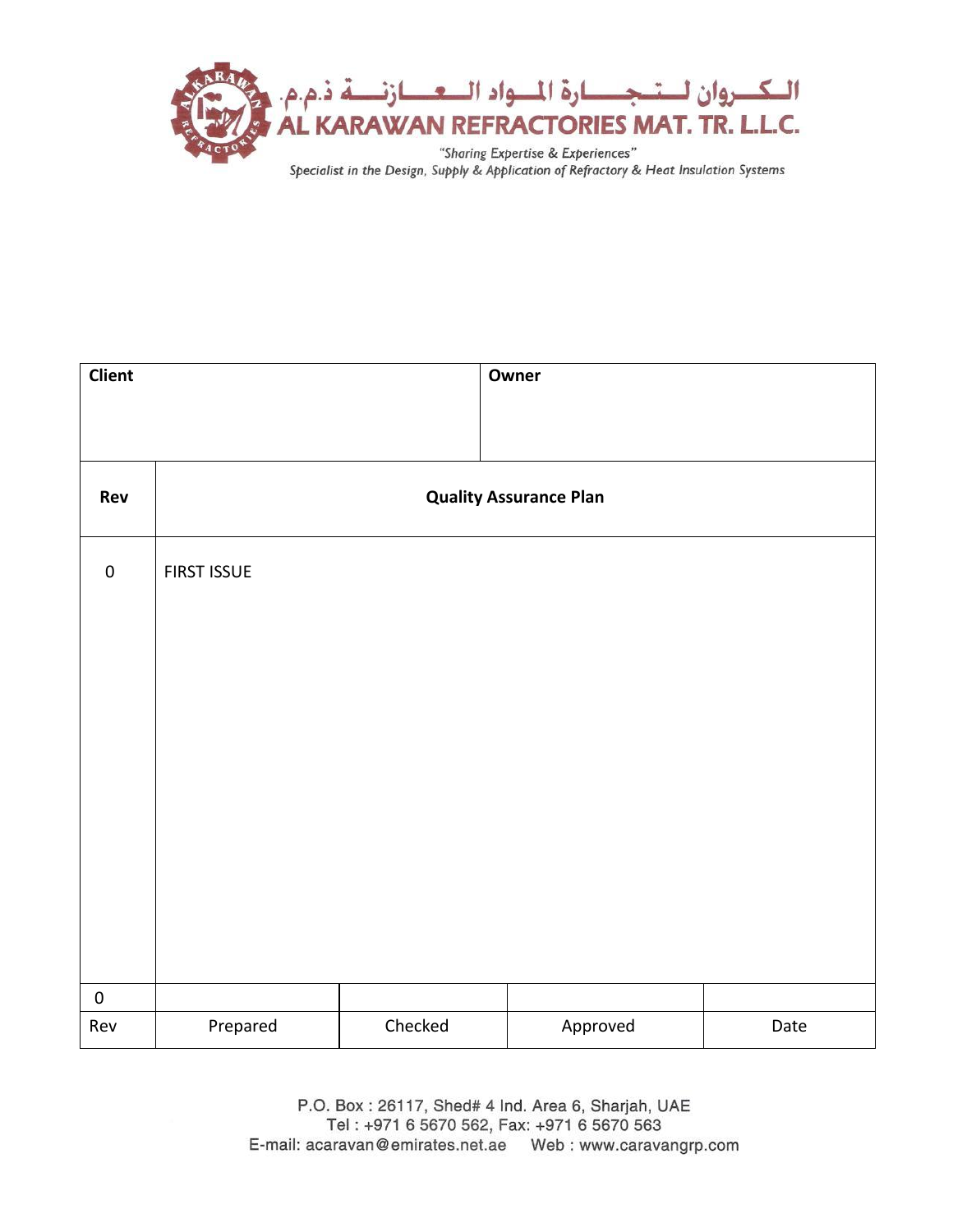

Specialist in the Design, Supply & Application of Refractory & Heat Insulation Systems

| No | <b>Characteristic Check</b>                     | <b>Material</b>            | <b>Activity</b>                                                                                                                                                                                                                                                                                                                                        | <b>Acceptance Criteria</b>                                                                                                                                                                                                                                                                                                                                                                                                                                                                                                                                                                                |
|----|-------------------------------------------------|----------------------------|--------------------------------------------------------------------------------------------------------------------------------------------------------------------------------------------------------------------------------------------------------------------------------------------------------------------------------------------------------|-----------------------------------------------------------------------------------------------------------------------------------------------------------------------------------------------------------------------------------------------------------------------------------------------------------------------------------------------------------------------------------------------------------------------------------------------------------------------------------------------------------------------------------------------------------------------------------------------------------|
| 1. | Condition of the<br>Material                    | All refractory<br>Material | <b>Visual Checking</b>                                                                                                                                                                                                                                                                                                                                 | As per refractory installation procedure                                                                                                                                                                                                                                                                                                                                                                                                                                                                                                                                                                  |
| 2. | Anchor Shape, size<br>and quality               | Anchor, studs etc.         | Test certificate and random<br>measurement                                                                                                                                                                                                                                                                                                             | As per approved Drawing                                                                                                                                                                                                                                                                                                                                                                                                                                                                                                                                                                                   |
| 3. | <b>Welding of Anchoring</b><br><b>Materials</b> | Anchor                     | Pitch and Perpendicularity<br><b>Electrodes Hammer and Bending</b>                                                                                                                                                                                                                                                                                     | As per relevant drawing                                                                                                                                                                                                                                                                                                                                                                                                                                                                                                                                                                                   |
| 4. | <b>Surface Preparation</b>                      | Wire brush                 | <b>Visual Checking</b>                                                                                                                                                                                                                                                                                                                                 | Free from any loose particle, mill scale or foreign material                                                                                                                                                                                                                                                                                                                                                                                                                                                                                                                                              |
| 5  | Castable Lining                                 | Material                   | Thickness<br>a)<br>Shuttering<br>b)<br>Panel Size<br>c)<br><b>Water Quality</b><br>d)<br>Water Temperature<br>e)<br>Water Percentage<br>f)<br><b>Mixing Time</b><br>g)<br>Pouring and compaction<br>h)<br><b>Shuttering Removal</b><br>i)<br>Curing<br>i)<br>Expansion joint<br>k)<br><b>Final Dimension</b><br>$\vert$<br>Wall perpendicularity<br>m) | As per drawing<br>$\bullet$<br>Wooden or metallic shuttering should be rigid<br>$\bullet$<br>Should not exceed 750 x 750mm<br>$\bullet$<br>Clean cold potable water<br>As per product catalogue 15-22°C<br>$\bullet$<br>As per product catalogue (+/- 10 % Tolerance)<br>As per installation procedure<br>As per installation procedure<br>After castable becomes hard<br>As per application procedure<br>$\bullet$<br>As preapproved drawing<br>$\bullet$<br>As per drawings (Tolerance of +/- 6mm or 1.5%<br>$\bullet$<br>whichever is greater)<br>Plumb level +/- 10mm or 1.5% whichever is<br>greater |
| 6  | <b>Brick Lining</b>                             | Material                   | Thickness<br>a)<br>Laying of mortar<br>b)<br>between bricks<br><b>Expansion Joint</b><br>C)<br><b>Brick laying</b><br>d)<br><b>Wall Perpendicularity</b><br>e)<br>f<br><b>Final Dimensions</b>                                                                                                                                                         | As per Drawing<br>1-2mm thick<br>As per Drawing<br>As per Drawing<br>Plumb level +/- 10mm or 1.5% whichever is greater)<br>As per drawing (Tolerance of +/- 6mm or 1.5% whichever<br>is greater)                                                                                                                                                                                                                                                                                                                                                                                                          |
| 7  | Final Dry out                                   | Method                     | Dry out of refractory material                                                                                                                                                                                                                                                                                                                         | As per specification heat up schedule                                                                                                                                                                                                                                                                                                                                                                                                                                                                                                                                                                     |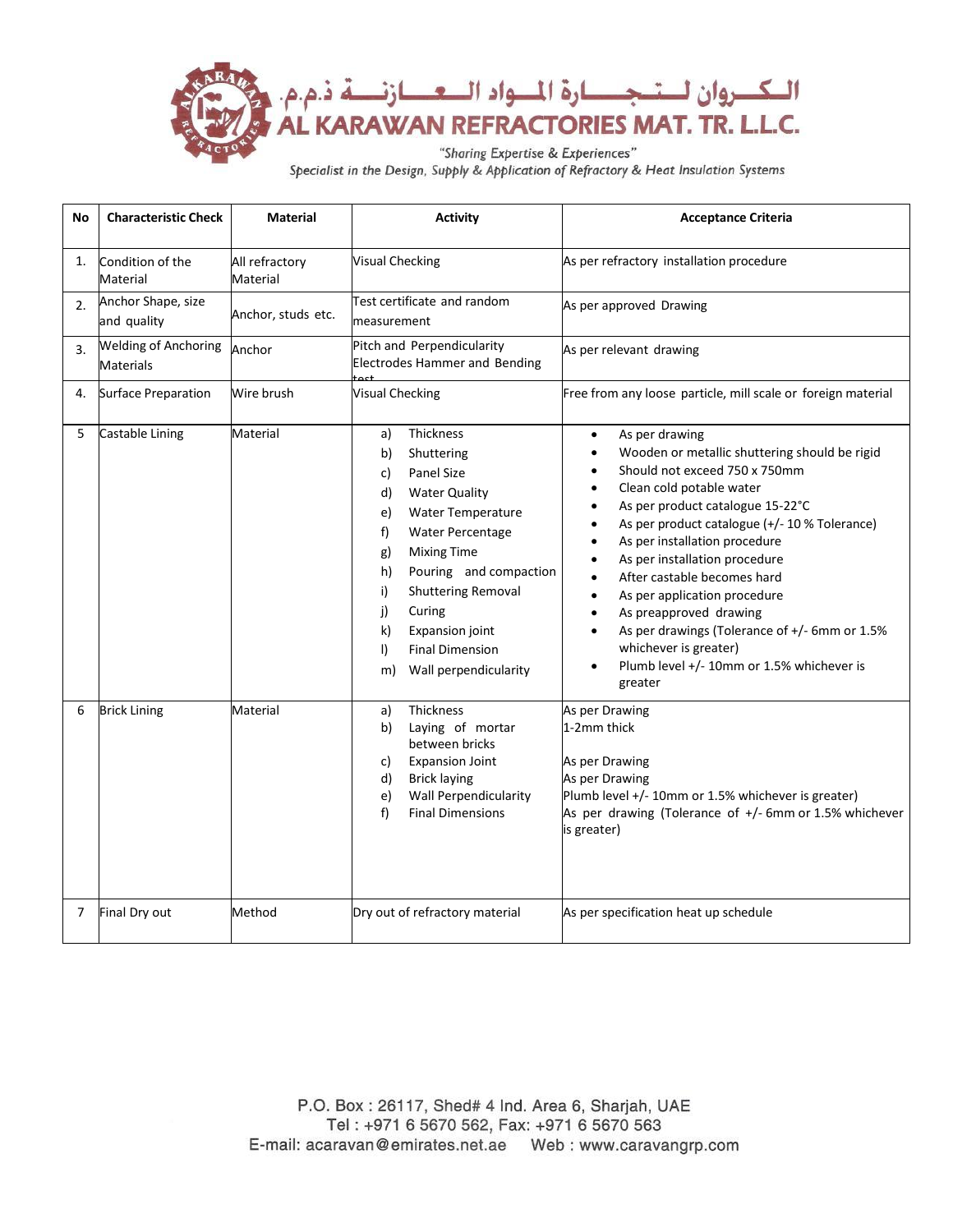

| <b>Client</b> |                           |         | Owner    |      |
|---------------|---------------------------|---------|----------|------|
|               |                           |         |          |      |
|               |                           |         |          |      |
| Rev           | <b>Refractory Dry Out</b> |         |          |      |
|               |                           |         |          |      |
| $\pmb{0}$     | <b>FIRST ISSUE</b>        |         |          |      |
|               |                           |         |          |      |
|               |                           |         |          |      |
|               |                           |         |          |      |
|               |                           |         |          |      |
|               |                           |         |          |      |
|               |                           |         |          |      |
|               |                           |         |          |      |
|               |                           |         |          |      |
| $\pmb{0}$     |                           |         |          |      |
| Rev           | Prepared                  | Checked | Approved | Date |